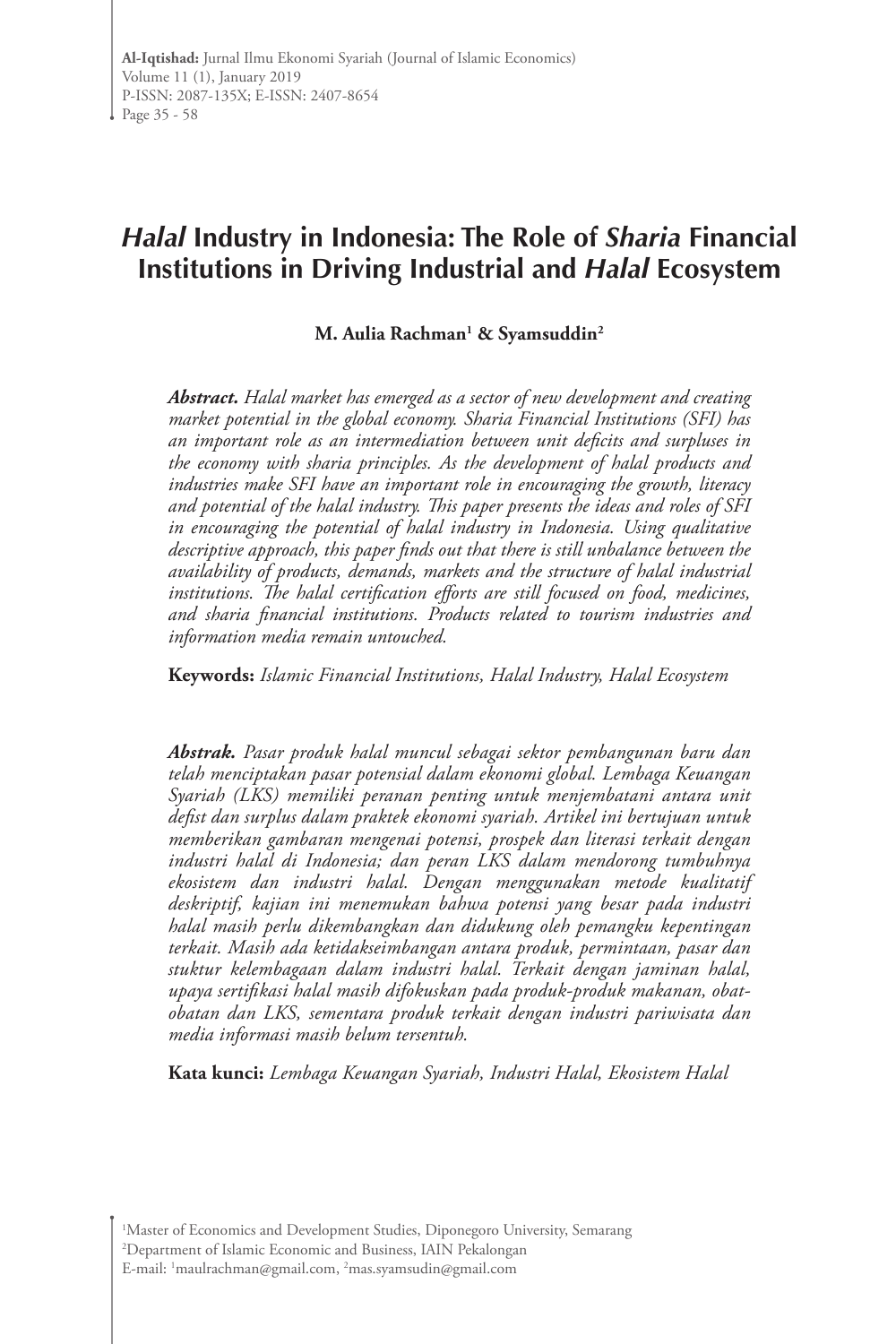## **Introduction**

The *halal* global market in recent years has experienced rapid growth. The *halal* industry consists of businesses, which their operations are in accordance with *sharia* principles. Regardless of the association of the *halal* word with Islam, the *halal* economy ultimately benefits the entire global community (WIFM, 2014). The global community has been increasingly aware that the use of products from the *halal* industry has proven to be safer and more convincing in terms of health and other technical aspects. The development of global transaction value of the *halal* industry in 2015 reached 1.9 trillion dollars in all sectors. The total Islamic financial assets amounted to 2.0 trillion dollars in the same year (Thomson Reuther, 2016).



Figure 1. The Transaction Value of Global *Halal* Industry 2015

Source: Thomson Reuther (2016)

The term *"halal"* is a profitable business line not only among muslim countries but also non-muslim countries (Ali et al., 2017). Countries with muslims as the minority such as Thailand, South Korea, Russia, Mexico, Japan and Spain already have had *halal* industrial activities in their countries. This is because they have witnessed a significant growing demand for *halal* products. These countries consider that the *halal* industry is a promising business opportunity. Even Indonesia is the target of the *halal* product market because of the dominance of the Muslim population (IBEC-FEBUI, n.d.)<sup>1</sup>.

<sup>1</sup> http://www.ibec-febui.com/industri-*halal*-di-dunia-serta-potensi-dan-perkembangannya-diindonesia/ accessed on Friday, November 16, 2018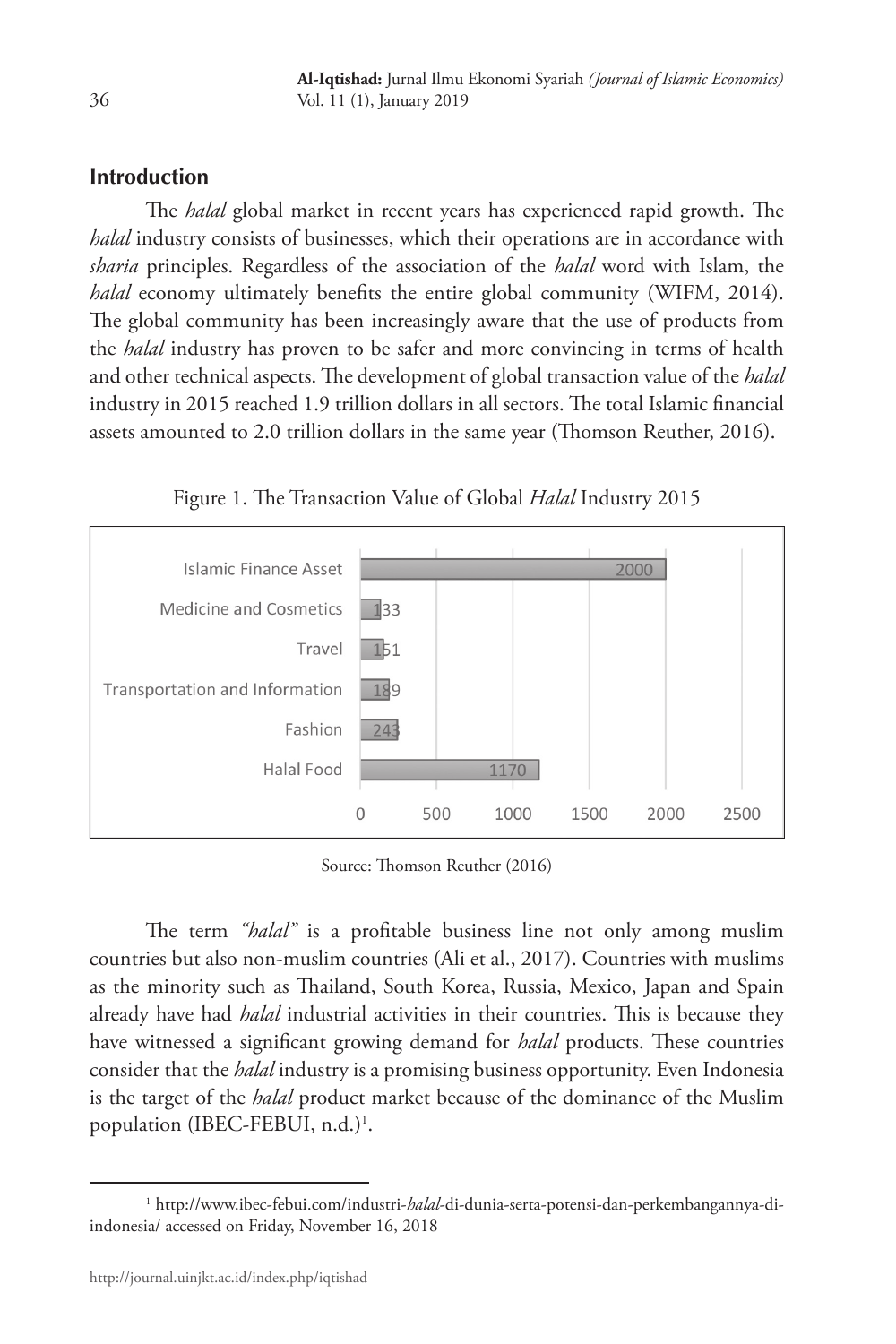Indonesia has enormous potential with regards the *halal* industry. Muslims as the majority of the population make Indonesia the largest consumer of *halal* products in the world, with economic value reaching 197 billion dollars (Thomson Reuther, 2016). With its extensive resources and supports from 207 million of muslims population out of 237 million of the total population (BPS, 2017), Indonesia should be able to be ranked first in the world *halal* industry market. However, at present, Indonesia is still ranked 10th in the *halal* industry market in the world. The first rank is held by Malaysia, which is currently developing a *halal* industry massively. The second rank is the United Arab Emirates and subsequently, Bahrain, Saudi Arabia, Pakistan, Oman, Kuwait, Qatar, and Jordan (Thomson Reuther, 2016).

In the Indicator of Global Islamic Economic (GIE) released by Thomson Router in 2016, Indonesia is still ranked 10th. Of all *halal* industrial sectors, only the *sharia* financial sector entered the top 10, which is ranked 9th, while for the food, fashion, pharmacy and travel sectors, Indonesia has not entered the top 10 (Thomson Reuther, 2016) even though Indonesia ranks first as the country with the highest muslim population in the world (HIDC, 2016).

The islamic financial sector is more prominent compared to other sectors in Indonesia. It is evident that the Islamic banking industry shows a high growth acceleration with an average of 40.2 percent per year in five consecutive years (2007- 2011), while the national banking growth average is only 16.7 percent per year. In this period, the Islamic banking industry was called as *'the fastest growing industry*' (Alamsyah, 2016). Although *share* SFI ranges from 5 percent from conventional banks, *sharia* financial institutions have great potential in participating the mobilization of *halal* industries in all sectors through financing programs and other facilities provided by SFI to *halal* industry players.

The potential of the islamic financial sector includes the number of *sharia* commercial banks, *sharia* business units and *sharia* rural banks as well as savings and loan cooperatives and Islamic finance (KSPPS) which are spread throughout Indonesia. Supported by the conducive condition of the Indonesian economy in 2011, the assessment of the Global Islamic Financial Report (GIFR) said Indonesia ranks fourth among the countries that have potential and are conducive for the development of the Islamic finance industry after Iran, Malaysia and Saudi Arabia. By looking at several aspects in calculating the index, such as the number of Islamic banks, the number of Islamic non-bank financial institutions, and the size of Islamic financial assets with the greatest weight, Indonesia is projected to be ranked first in the next few years. This optimism is in line with the rapid expansion of institutions and the accelerated growth of Islamic banking assets, added with the increasing volume of *sukuk* issuance (Alamsyah, 2016).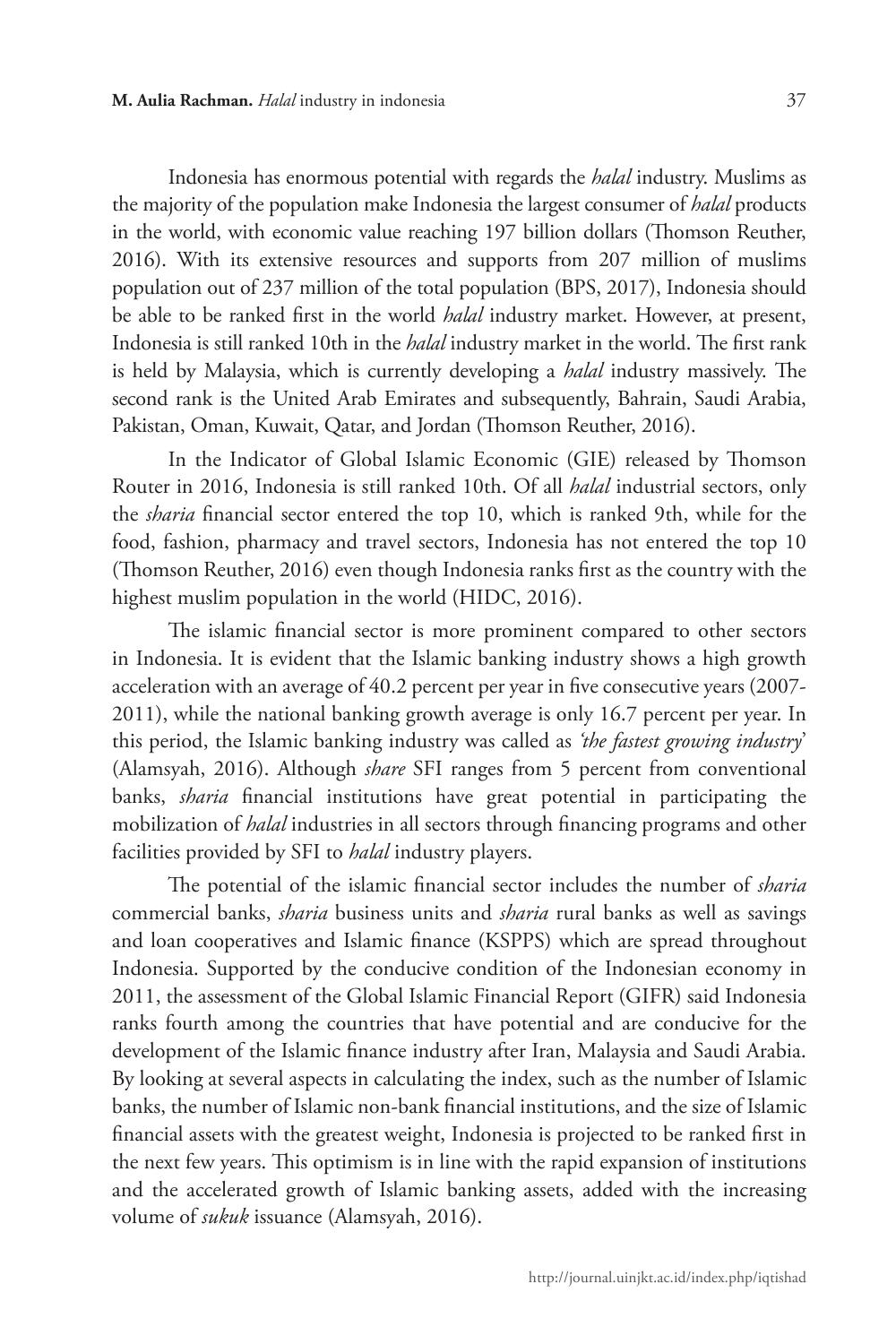Based on the introduction above, the opportunities and the large potential of SFI sector are expected to be a driving factor for the development of *halal* ecosystems and industries in Indonesia. This paper aims at discussing the role of SFI in the development of *halal* industries. This is to provide an overview and reveal strategies of SFI to delve the potential ecosystems and the literacy of *halal* industries. Also, this paper provides a broad picture, prospects for research, policies, practices and public perceptions on the relationship between the two industries in the future.

This paper uses a qualitative descriptive method as is adopted by Nisha and Iqbal (2017), with a systematic review approach to provide a broad overview of research, prospects for research, policies, practices and future public perceptions. This is because the study of integration and the role of SFI and the *halal* industry are empirically and conceptually still very limited at the local and global level, even though both industries have taken a long journey to make an impact on the global world. Data and information used are secondary data sourced from journals, proceedings, media information, reports and other relevant documents.

## **Literature Review**

### *Halal* **Industry**

The term of *halal* industry can also be applied to *sharia* industry or islamic industry. In a more developed term, it is often referred to as a *halal* industry. The concept of *halal* industry is the combination of the terms industry and *halal*. *Halal*<sup>2</sup> is defined as all objects or activities that are permitted and allowed by the Quran and *Sunnah*. As for the term industry, it covers all goods and services that are processed or produced by economic activities. According to Laldin (2006), the *halal* industry is all industries that produce *halal* goods and services according to *sharia.* In this case, *halal* is a term that includes all activities that refer to all matters allowed and in accordance with Islamic law.

The command to use *halal* products has become one of the fundamental basis for *sharia*. Implicitly, the directive to use *halal* products can be understood as an order to eat *halal* food and to avoid eating the forbidden food.3 This is a clue for *halal* industry players to be able to implement the concept of *halal* into their

<sup>2</sup> Ministry of Awqaf and Islamic Affairs (2006) Maushu'ah al-Fiqhiyah. Kuwait

<sup>3</sup> As explained in al-Qur'an surah al-Baqarah: 168, 172; al-Maidah: 88; al-Anfal: 69; an-Nahl: 114; al-Mu'minun: 51; Hadith quoted from the book of Arbain by Imam Nawawi: from Abu Hurairah *Rhadiyallahu 'Anhu*, Rasulullah *Shalallahu 'alaihi Wasallam* said, "*O people! Allah is Thayyib (Pure) and, therefore, accepts only that which is Thayyib (pure). Allah has commanded the believers as He has commanded His Messengers*" Narrated by Imam Muslim.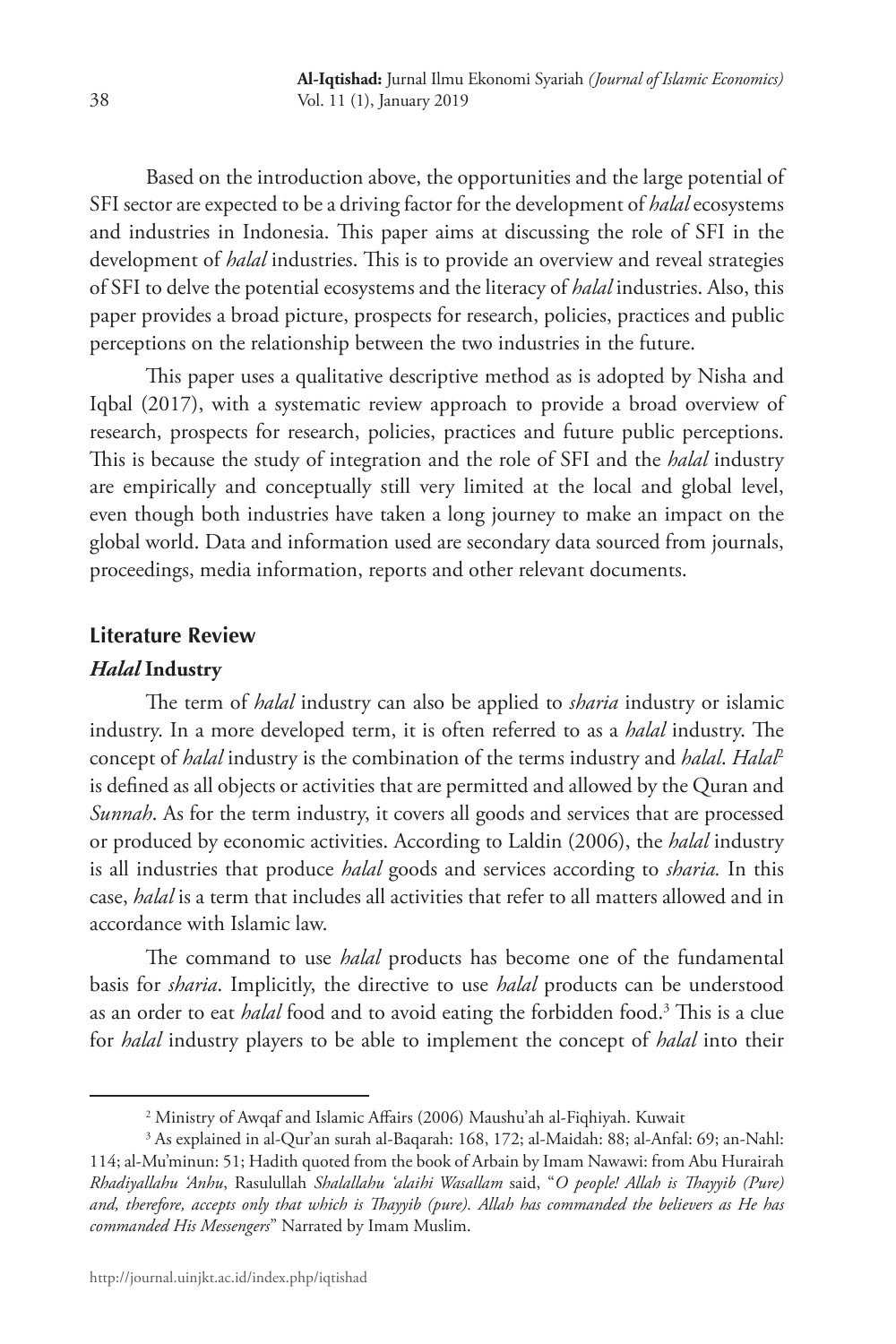product, which becomes a necessity for muslims in particular. The goods and services produced must have benefits for human survival, and the usefulness of the products can be felt to increase the goodness of the users. The criteria for *halal* products must meet the requirements according to *sharia*; the product must be *halal* by *halal*. This means that the product is *halal* in the production process; put in *halal* storage; used *halal* transportation means, and *halal* in its presentation. All processes and stages must be clean from any possible contamination from the substance forbidden by *sharia.*

The development of the global *halal* industry—in large part—consists of banking and financial products, food and processed food, cosmetics, pharmaceuticals, media, logistics, hospitality and tourism (HIDC, 2013). With nearly 1.8 billion muslims around the world, it is this *halal* industry that drives businesses and consumers. According to the MIFC (2015), the global average consumer spending on food and lifestyle recorded in 2013 was the US \$ 2 trillion and is expected to increase to the US \$ 3.7 trillion by 2019 at a combined annual growth rate of 10.8 percent. Meanwhile, the travel sector was reported to reach the US \$ 140 billion in 2013 and is expected to reach the US \$ 238 billion by 2019.

*Halal* food is one of the few categories of global food products that are at the stage of rapid growth, with more than half of the demand coming from the Asian region. Consuming *halal* food is important in order to fulfill the principles of Islam as well as health, hygiene and quality aspects. Meanwhile, muslims consume *halal* food because of their religious obligations. The concept of *halal* food is also acceptable for non-muslim people because of other consumption considerations, namely; health, products' origins, cleanliness, welfare and quality of animals (Wibowo and Ahmad, 2015). Recently, Brazil and Australia are known as the largest suppliers of *halal* meat, especially *halal* beef to the Middle East, while Thailand is the largest producer of *halal* processed food in the global *halal* food sector (HIDC, 2016).

Over time, the *halal* industry has expanded beyond the food sector to non-food products. For example*, halal* labels are given to cosmetic and personal care products that meet islamic regulations and do not contain substances that are prohibited by Islam. Similarly, *halal* medicines and health products do not contain substances that endanger the body in the long term. In this case, *halal* labels have been popular in some Asian countries such as Malaysia, Indonesia, Pakistan, India and Bangladesh. Thailand is currently operating the *Halal* Science Center, which focuses on developing standards and methods to detect prohibited substances in personal care and health products. In the fashion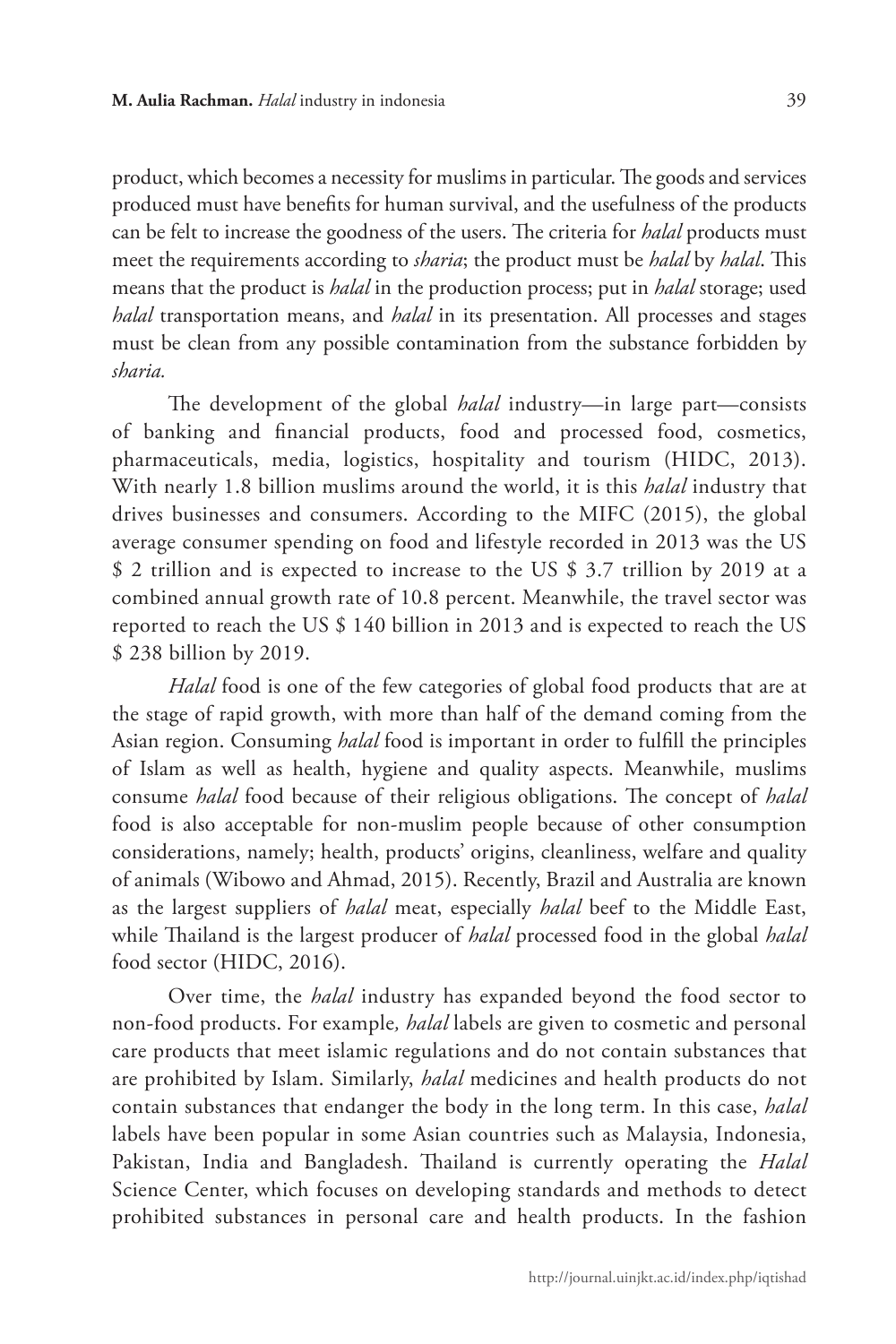industry, seeing the potential of the development of muslim women's fashion and efforts to respect religious motives, *halal* fashion is applied when designing clothing for the global muslim population.

Recently, one of the popular issues is *halal* tourism, a rapidly expanding tourism segment. *Halal* tourism refers to the provision of tourism products and services that meet the needs of muslim tourists by facilitating worship needs and *halal* foods (Mohsin et al., 2016). In its development, *halal* tourism is generally associated with *Umrah, Hajj* and *Pilgrimage*, along with its development towards broader services and destinations (Battor and Ismail, 2015). The sector continues to expand by targeting broader destinations such as beaches, resorts; and launching of several specialized airlines and *halal* tourism websites such as Airbnb, Book *halal*  homes, TripAdvisor and Tripfez (Reuters, 2016). In addition, the *Halal* Tourism Conference has emerged in an effort to promote the *halal* concept to support the global *halal* industry sector.

### **Function and Relationship between SFI and** *Halal* **Industry**

Islamic finance refers to the method of conducting banking transactions and financial transactions that are in accordance with islamic law, also known as SFI (Dasuki, 2011). The *halal* economy is a joint concept between islamic finance and the *halal* industry. This is because the values and principles that exist in similar industries are sourced from the Quran, Hadith, *Qiyas, Ijma'* and *Ijtihad* (Rahim and Shafii, 2016). This means that the relationship between the two can be seen from the fundamental side of the application of the *sharia* principles.

The concept of empirical relations between SFI and *halal* industry can be seen from the functional side of SFI as a financial service intermediary institution. *Sharia* financial services are broad in the form of banking transactions such as savings, current accounts, financing and transfers, or in the form of non-banking transactions such as the islamic capital market, *sukuk*, mutual funds, insurance/ *takaful* or venture. SFI as a financial institution for the *halal* industry sector is the intermediary for deficit and surplus units in a financial system; or as a facilitator in distributing funding and financing. Businesses and companies must use islamic finance to increase their capital, to ensure the entire production chain is in accordance with *sharia*. MIFC (2014) has shown a reciprocal relationship between the *Halal* industry and SFI, both of which can gain broader access to funding and penetration as well as greater market shares.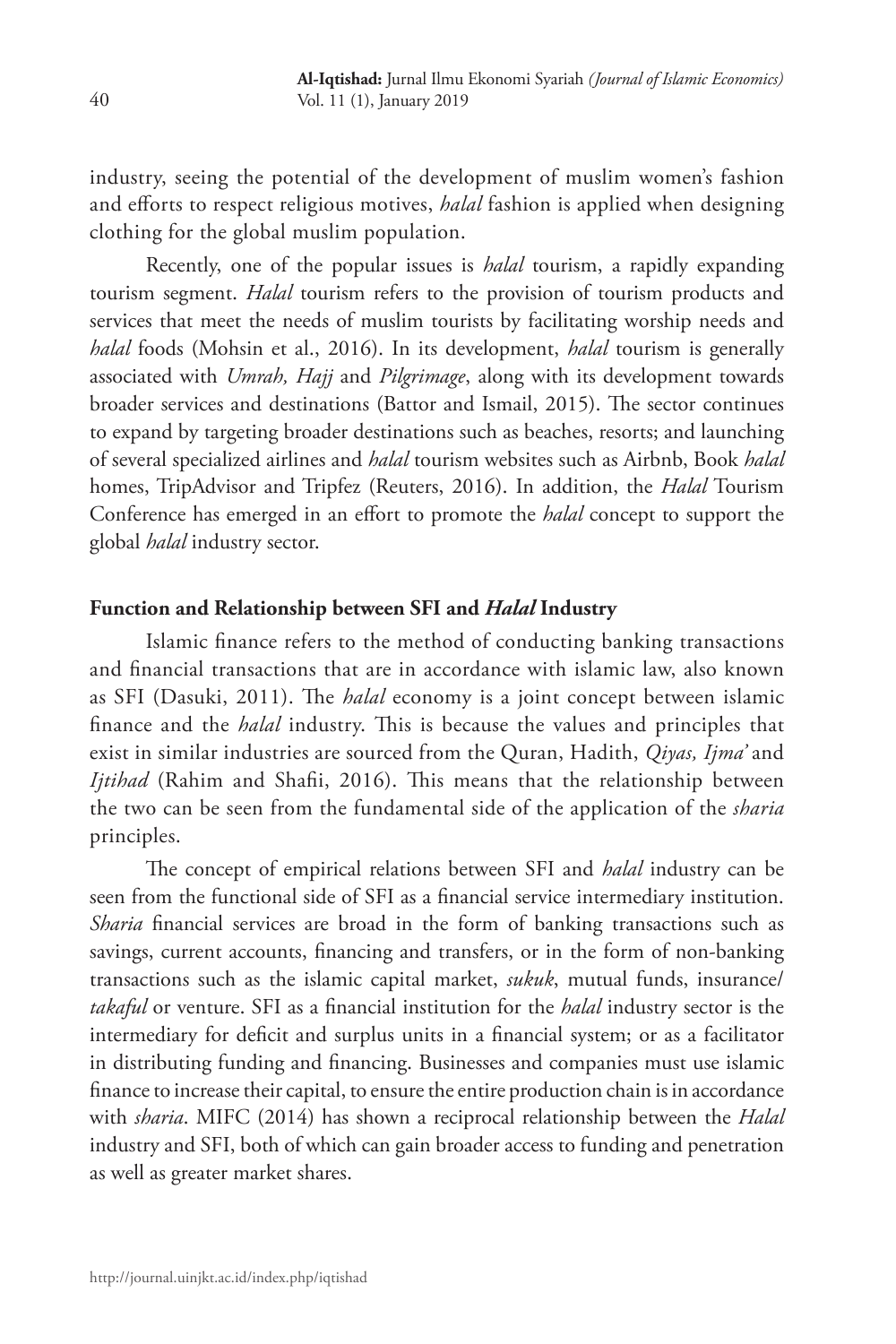



Source: WIFM, 2014

### **Business Ecosystem in reference to** *Halal* **Ecosystems**

Business "ecosystems" refer to networks consisting of companies, suppliers, complementary companies, and customers (Adner & Kapoor, 2010). The theory of business ecosystems comes from Moore (1993). Some of the main features of a business ecosystem are the linkages between the fate of the company and the process of competition and cooperation (Peltoniemi, 2005). Ecosystem actors include every organization that contributes to value creation for customers in the form of products or services (Iansiti and Levien, 2012). Unlike the conventional value chain view, business ecosystems offer a dynamic system picture; and not only include business value chains, but also indirect roles, such as complementary products manufacture, outsourcing companies, regulatory agencies, financial institutions, research institutions, media, universities and even competitors (Baghbadorani and Harandi, 2012).

*Halal* ecosystems include all business networks, institutions, and government and non-government organizations (WIFM, 2014). The *halal* ecosystem context refers to the *halal* business system, which is a form of collaboration between *halal*  industry players to optimize the role of each sector by looking at islamic values and the development of *halal* industries. The *halal* ecosystem process is expected to improve economic values, which then lead to additional social values in the form of obligations to pay *zakat*, *waqf,* endowments, and *alms*.

*Halal* Ecosystem coverage is the integration of various sectors in the *halal* industry, and other actors involved. This is based on the fundamental application of *sharia* principles to products and services, in addition to other factors such as market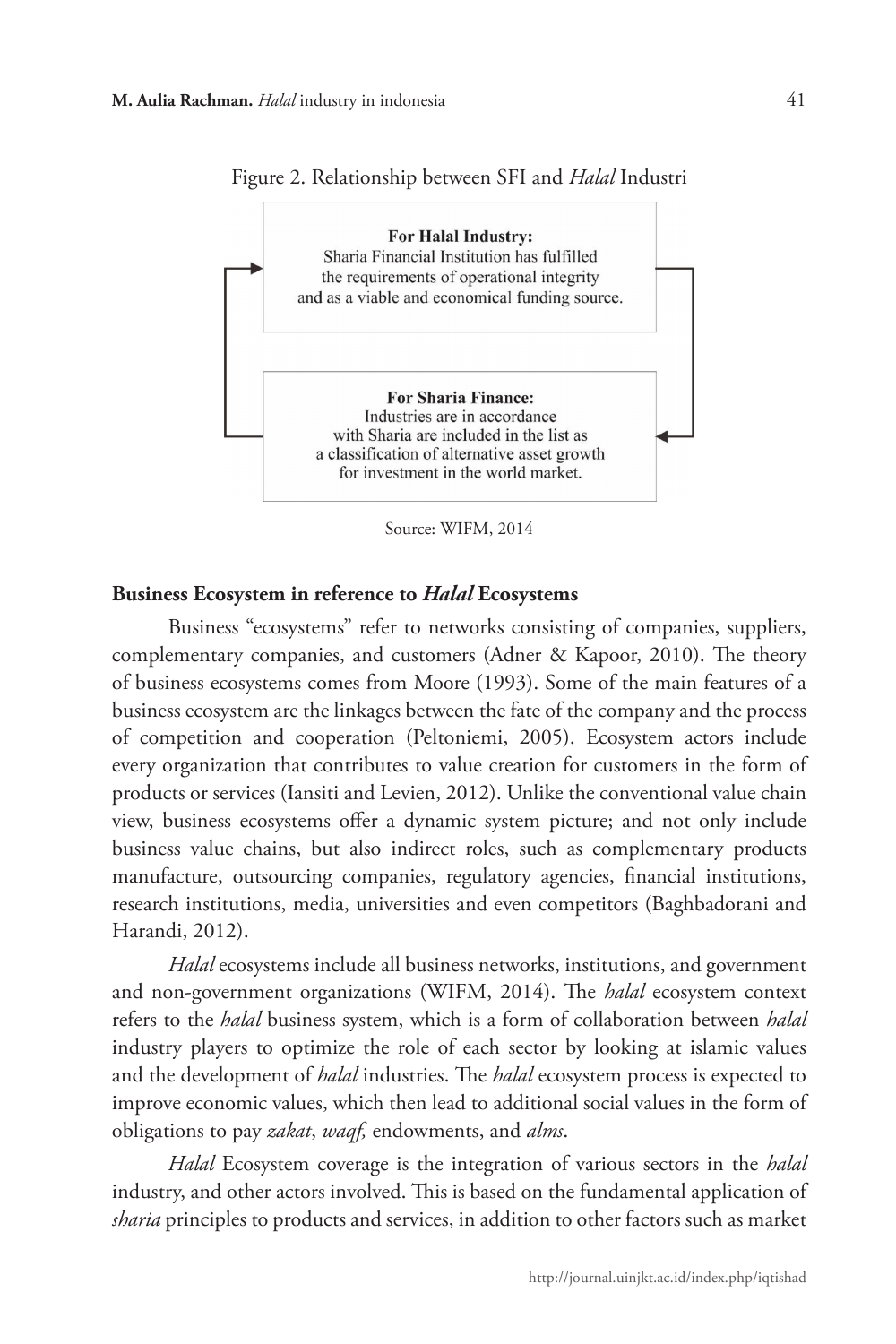segments that are interrelated even in different production fields. According to Velu et al. (2015), ecosystems exist when companies depend on each other to achieve common goals; ecosystems often display collaboration and competition. Similarly, the development of *halal* ecosystems refers to the interrelationships between *halal* industries in achieving common goals.

![](_page_7_Figure_2.jpeg)

![](_page_7_Figure_3.jpeg)

Source: Morre (1993) in Galateanu and Avasilcia (2013)

## **Related Studies**

There have not been many studies related to the prospects and relationship between SFI, *halal* industries and *halal* ecosystem, both on a conceptual and empirical basis. Even in a series of banking reports or annual reports of *halal* institutions, there are not many related studies. Although, fundamentally, both of them have the same principles and values, especially in the view of a *halal* economy, they appear to lack in relationships. Most of the studies are conducted in the realm of consumer behaviors, producer perceptions and experience of practitioners in both industries, but not related to the path of relations between the two industries in *halal* ecosystem literacy.

Conceptual research that relates to the study of the relationship between SFI and *halal* industry has been discussed in the WIFM report (2014) regarding the reciprocal relationship between SFI and *halal* industries. Then, Rahim and Syafii (2016) presents the basis of synergy between SFI, *halal* industry and the government, especially in Malaysia. Nisha and Iqbal (2017) examine the relationship between SFI and *halal* industries in the application of *halal* ecosystems in Bangladesh.

In an empirical study, Irfan et al. (2013) show that *halal* industries and SFI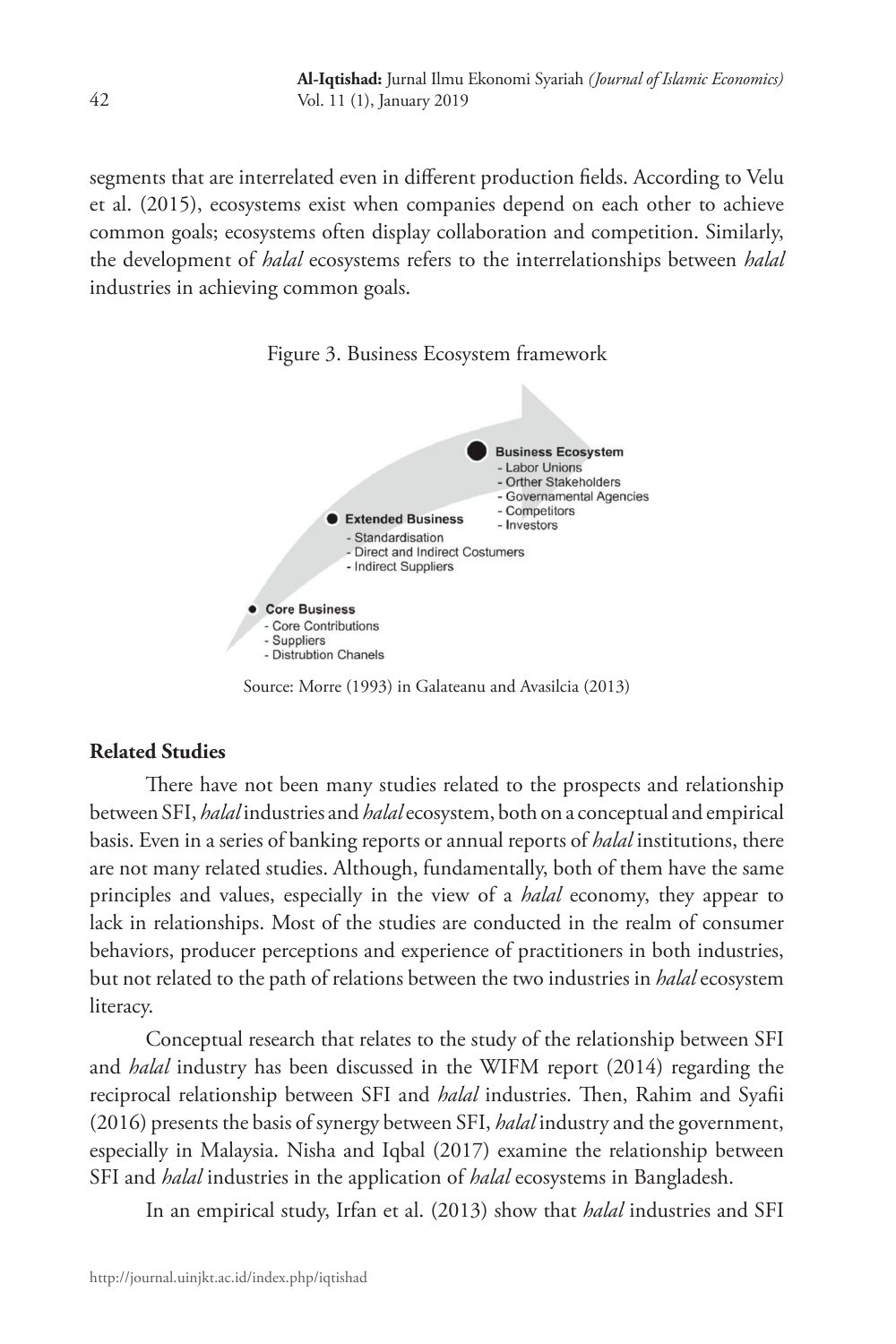have different bodies and authorities in regulating the industry, but similarities are found in the field of research and training. Danger (2017) states that SFI can encourage SMEs in Malaysia; and *islamic banking* can create a positive impact on society, living environment, and a broader economy. Tungal et al., (2017) using the ARDL method, indicate that funding sources in Malaysia could help the growth of the *halal* industry, especially in the livestock sector. The short term result is contrary to the long-term case. This shows an insignificant relationship between the two industries. High initial costs and long production processes are the main reasons.

#### **Study and Discussion**

#### **Scenario of the** *Halal* **Industry in Indonesia**

In recent years, the *halal* industry has become an issue in the world. Indonesia, the country with the largest muslim population in the world, is a potential target market for the *halal* industry. Many from the government, researchers and the business world have begun to see the *halal* industry as a new market support sector in Indonesia. This potential is also supported by social factors and internal political supports in the form of government regulations in the application of *halal* principles. The awareness of the Indonesian muslim community in consuming *halal* products has reflected a deep religious literacy in the social life. Sucipto (April 15, 2009) suggests that the segment of muslim consumers in Indonesia with high concern for the *halal* nature of goods and services is currently growing rapidly.<sup>4</sup>

The concept of *halal* certification in Indonesia was first developed from *halal* food products. This is seen from the regulation and certification of *halal* food, which have developed since the issuance of Decree of the Minister of Health No 280 dated November 10, 1976 concerning Provisions on Circulation and Marking of Food Which Contains Materials Originating from Pigs. In the subsequent developments, the *halal* certification has been expanded to medicine and cosmetics products, marked with the establishment of the 1989 Food, Drug and Cosmetic Study Institute of Indonesian *Ulama* Council (LPPOM-MUI). This was followed by the issuance of Law No. 33 of 2014 concerning Guarantees of *Halal* Products (JPH) by the government through the Ministry of Religion. In its development, the JPH Law No. 33 of 2014 Article 4 amended the provision of *halal* certification from voluntary and conducted by MUI to mandatory and conducted entirely by The *Halal* Product Guarantee Agency (BPJPH). For the development of Islamic financial products, SFI

<sup>4</sup> https://prasetya.ub.ac.id/berita/Label-*Halal*-dan-Daya-Saing-Waralaba-3132-id.html accessed on Sunday, November 19, 2018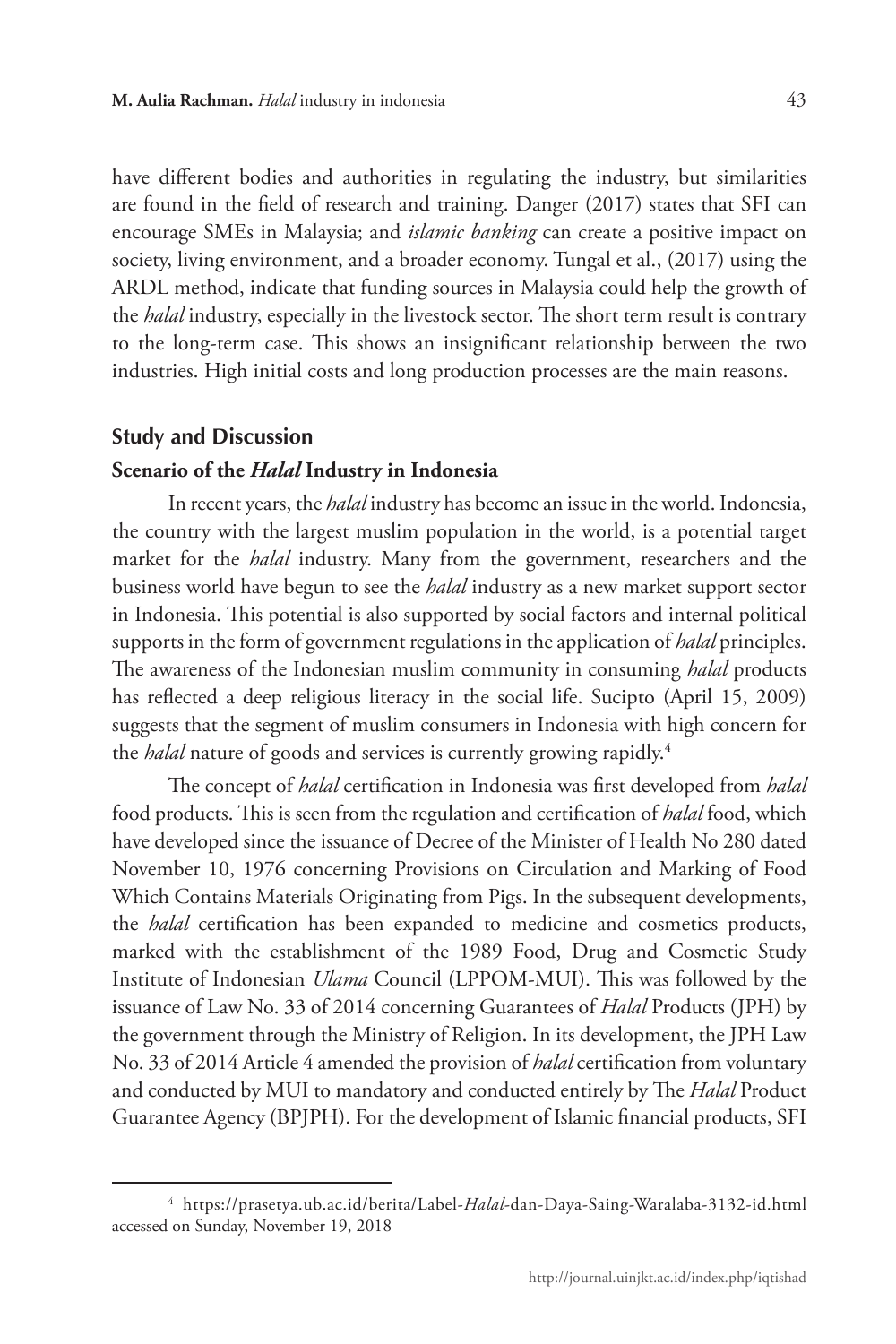in Indonesia was initiated by the establishment of BMT Salman at ITB, Bandung in 1980. This, then, was developed into the first *sharia* bank called Bank Muamalat in 1990. The provision about its operational was only accommodated in one verse of 1990 MUI National Consultative Meeting, mentioning about "banks with profit sharing systems" in Law No. 7 of 1992 without mentioning the islamic foundation<sup>5</sup>. Then in 1999, the MUI National *sharia* Council (DSN-MUI) was formed as a reinterpretation of the *sharia* guarantor of the determination and the implementation of SFI activities<sup>6</sup>. This was followed by the issuance of fatwa No. 20/2001 concerning Investment Implementation Guidelines for *sharia* Mutual Funds7 .

Whereas for the tourism industry and information media, there is no institution that provides guarantees with regards to the *sharia* foundation. So, it needs encouragement to be able to provide *halal* guarantee certification in this particular sector as an effort to increase public trust. The Minister of Tourism, Arief Yahya (2015), mentioned that *sharia-*based tourism is considered to be exclusive. Consequently, the use of other terms such as islamic tourism, *halal* tourism, family and religious tourism is also considered inappropriate.

The practice of *sharia* tourism in Indonesia is yet optimal. Even if it is taken more seriously, the potential for developing *sharia t*ourism in Indonesia is very large. Not many travel agencies have inbound trips with *halal* travel packages. However, there are travel packages, outbound trips, such as *Umrah* and *hajj* (Kemenpar, 2015). Based on data from the Central Bureau of Statistics and Data of the Ministry of Tourism, the number of tourists from Middle Eastern countries based on nationality from 2013-2014 is as follows: 1) Bahrain tourists amounted 98 people to 99 people (up 1.02 percent); 2) Egyptian tourists were from 675 to 733 people (up 8.59 percent); 3) Tourists from the United Arab Emirates amounted to 1,322 people to 1,428 people (up 8.02 percent); 4) Saudi Arabian tourists were from 7,522 (3.90 percent) to 7,229 people (Kemenpar, 2015).

In the institutional structure, SFI can be developed more quickly and more systematically by the supports and supervisions from policymakers, such as the Bank of Indonesia and Financial Service Authority (OJK) and DSN-MUI. The DSN-MUI supports the SFI by issuing fatwas related to its products, as well as the development of a more exogenous market share. In Indonesian, SFI haw grown

<sup>5</sup> http://www.ojk.go.id/id/kanal/syariah/tentang-syariah/Pages/Sejarah-Perbankan-Syariah. aspx accessed on Friday, November 23, 2018

<sup>6</sup> https://dsnmui.or.id/kami/sekilas/ accessed on Friday, November 23, 2018

<sup>7</sup> http://www.ojk.go.id/id/kanal/pasar-modal/Pages/Syariah.aspx accessed on Friday, November 23, 2018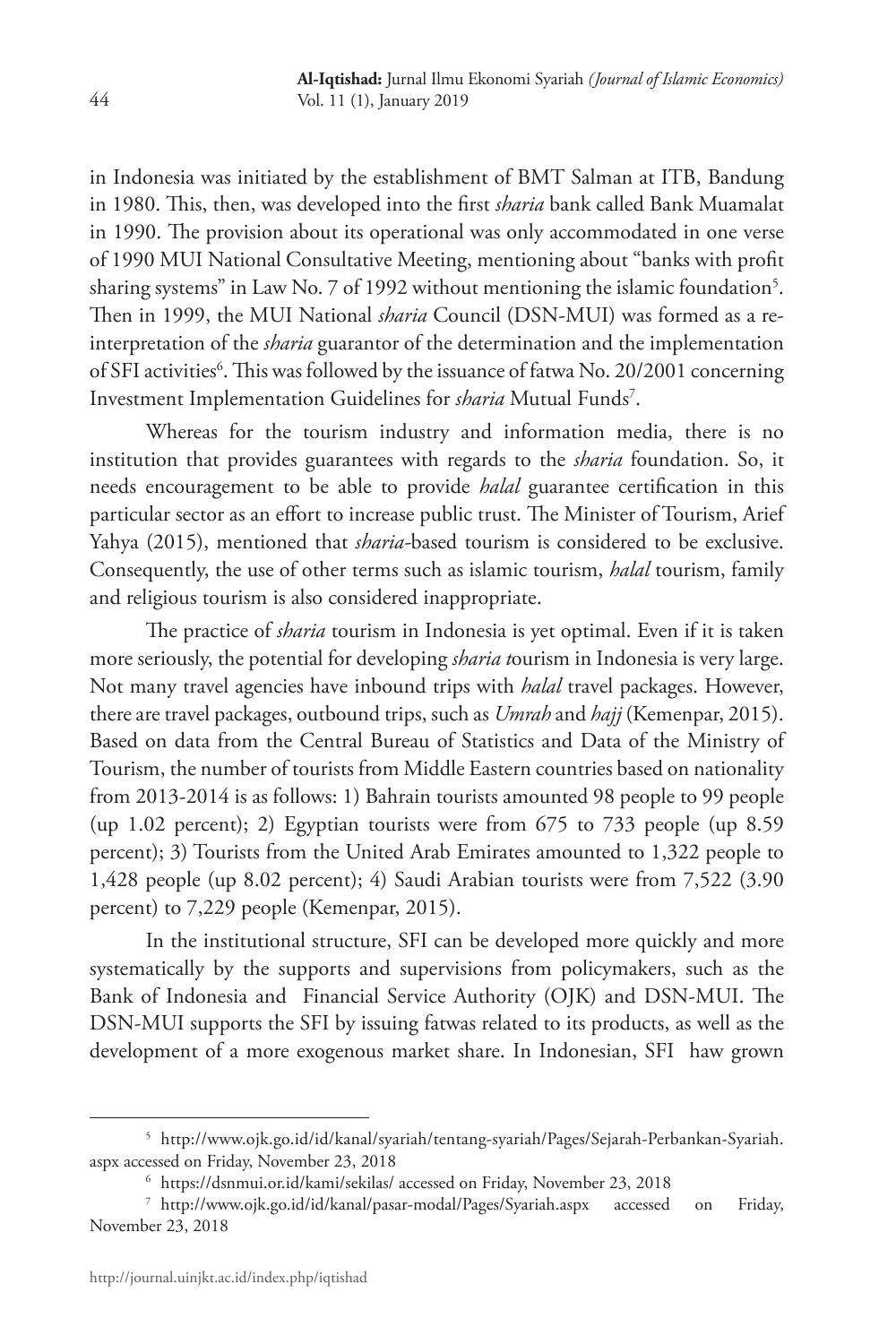rapidly. In 2016, the *sharia* banks had total assets amounting to 356,564 billion Rupiah.

SFI Market share has developed and spread in all provinces in Indonesia. The same also happens to *halal* food products. According to IndonesiaTravel (2013), *halal* tourism has only reached 13 provinces that considered to be potential in *sharia* tourism sectors. These provinces are West Nusa Tenggara (NTB), Nangroe Aceh Darussalam, West Sumatra, Riau, Lampung, Banten, DKI Jakarta, West Java, Central Java, Yogyakarta, East Java, South Sulawesi, and Bali. This means that, in this case, the development of the *halal* tourism industry has not yet received demands from more inclusive consumers.

In the *halal* pharmaceutical industry, the application of *halal* principles has not been widely applied and, still, there has been opposition from some stakeholders in Indonesia. This is because 95 percent of the raw materials for medicine is imported from foreign countries (America, Korea, Taiwan and India). This makes it difficult to get *halal* certification (Ibrahim, 2017). According to Firda Chalid<sup>8</sup>, the Executive Director of the Indonesian Pharmaceutical Company (GPFI), the application of the *Halal* Product Assurance Law on Pharmaceutical and Medicines is very difficult, because the registration process for making drugs takes around two years. The production will need a longer period due to the *halal*  certification process.

Consequently, access to drugs and medications is hampered by the *halal*  certification procedures. BPOM data (2018) shows that there were, 13,638 drugs and 10,857 traditional medicines registered in BPPOM and circulating in the community.9 The drugs and medicines, which registered in LPPOM-MUI (2018), were only 302 types of drugs with *halal* certification.<sup>10</sup> This is still very limited, considering the hat majority of the Indonesian population is Muslims. In this case, the *halal* certification institutions are expected to maximize their roles in promoting and socializing *halal* certification and provide easier mechanisms, especially for the pharmaceutical industry.

<sup>8</sup> http://industri.bisnis.com/read/20161006/12/589937/industri-farmasi-dan-obat-tolakmasuk-dalam-daftar-produk-wajib-*halal* accessed on Friday, November 30, 2018

<sup>9</sup> http://www.pom.go.id/new/ accessed on Friday, November 30, 2018

<sup>10</sup> http://www.*halal*mui.org/mui14/index.php/main/ceklogin\_*halal*/produk\_*halal*\_masuk/1# accessed on Friday, November 30, 2018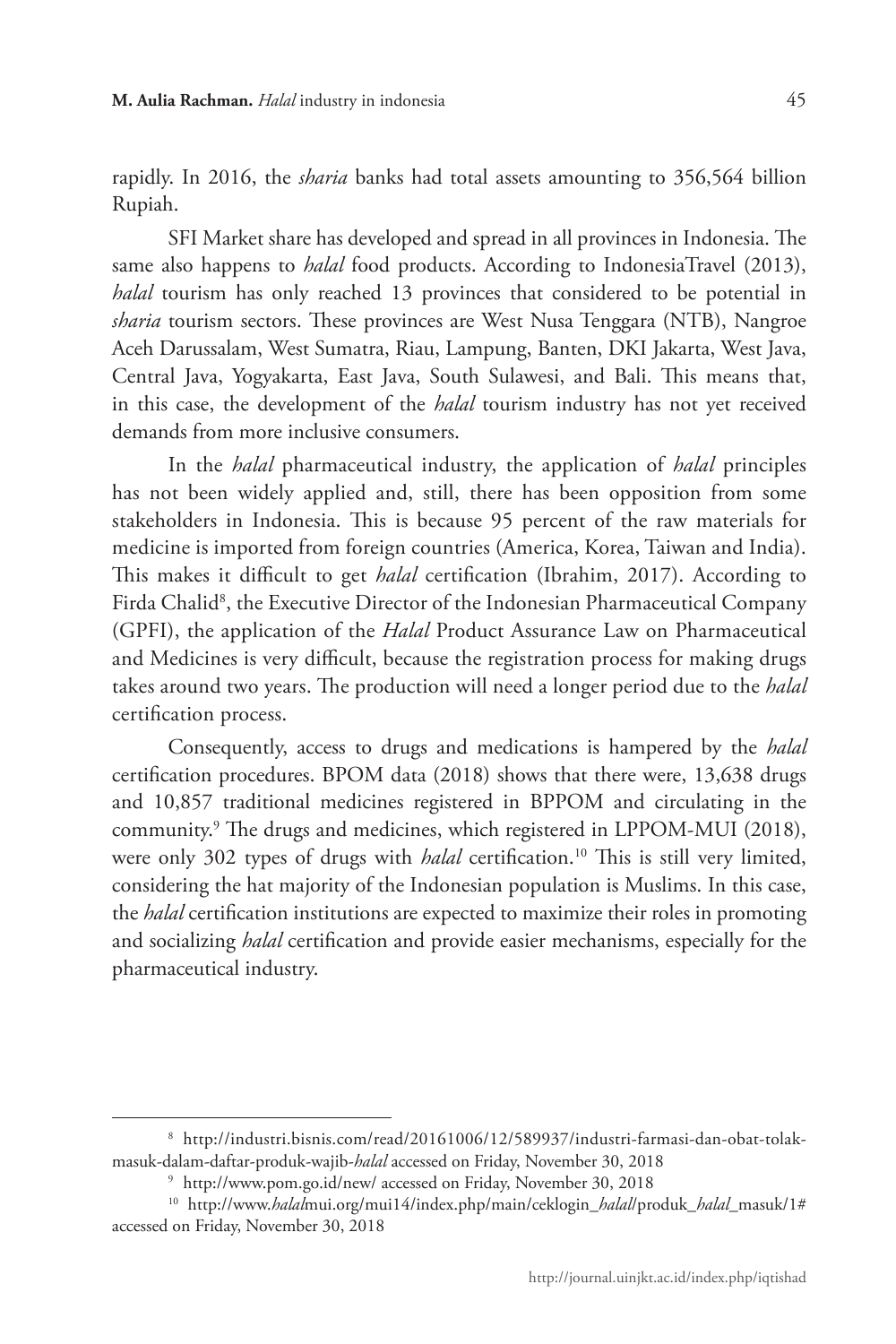| Sector of <i>Halal</i><br>Industry | <b>Halal</b><br>Certificate | Guarantor<br>Authority          | Other Authority                                                | <b>GIE</b><br>Rating | Value of Financial                                                                                                                                                                                     |
|------------------------------------|-----------------------------|---------------------------------|----------------------------------------------------------------|----------------------|--------------------------------------------------------------------------------------------------------------------------------------------------------------------------------------------------------|
| <b>SFI</b>                         | <b>Yes</b>                  | DSN-MUI                         | OJK, BI and LPS                                                | 9                    | Islamic Banking Asset: IDR<br>272.34 trillion; Islamic Non-<br>bank Financial Industry Asset:<br>IDR 54.41 trillion, Islamic<br>Capital Market Capitalization:<br>IDR 3,171.34 trillion (OJK,<br>2015) |
| Tourism                            | N/A                         | N/A                             | The Ministry of Tourism                                        | N/A                  | No Data                                                                                                                                                                                                |
| Food                               | <b>Yes</b>                  | BPIPH &<br>LPPOM-<br><b>MUI</b> | The Ministry of<br>Religion, The Ministry<br>of Health and MUI | N/A                  | No Data                                                                                                                                                                                                |
| Cosmetics                          | <b>Yes</b>                  | BPJPH &<br>LPPOM-<br>MUI        | The Ministry of<br>Religion, The Ministry<br>of Health and MUI | N/A                  | No Data                                                                                                                                                                                                |
| Drug and<br>Pharmaceutical         | <b>Yes</b>                  | BPJPH &<br>LPPOM-<br><b>MUI</b> | The Ministry of<br>Religion, The Ministry<br>of Health and MUI | N/A                  | No Data                                                                                                                                                                                                |
| Media                              | N/A                         | N/A                             | The Ministry of<br>Information                                 | N/A                  | No Data                                                                                                                                                                                                |

## Table 1. Summary of the Institutional Overview of the *Halal* Industry Sector in Indonesia

## **Building Strategy for the Role of SFI in Promoting the Growth of** *Halal* **Industries in Indonesia**

In viewing the impact of encouragement from the SFI on the development of the *halal* industry, a multipier effect approacg is used to investigate the potency of SFI against other sectors. Moretti (2010) reveals that the multipier effect can be determined based on consumer tastes, technology, the ability of workers and income received by society. The linkage between one sector with another sector needs to be shown in the determination of the strategic sectors. The linkages between sectors can be seen from the multiplier effect of a sector that could generate activities in other sectors (Marseto, 2016). In this case, SFI is assumed to be the leading sector in the *halal* industry. As a result, the potential base of the SFI sector can encourage the growth and development of the *halal i*ndustry. The potential of SFI is in market segmentation, the number of consumers, product roles, regulations, related authorities and asset values. This double effect is seen from the increase in the total production of the *halal* industry, consumer quantity, literacy, legality, certification and increasing market passion for the *halal* industry.

The SFI, as one of the *halal* industries and as an intermediary for financial services, is expected to encourage other *halal* industry sectors to develop literacy,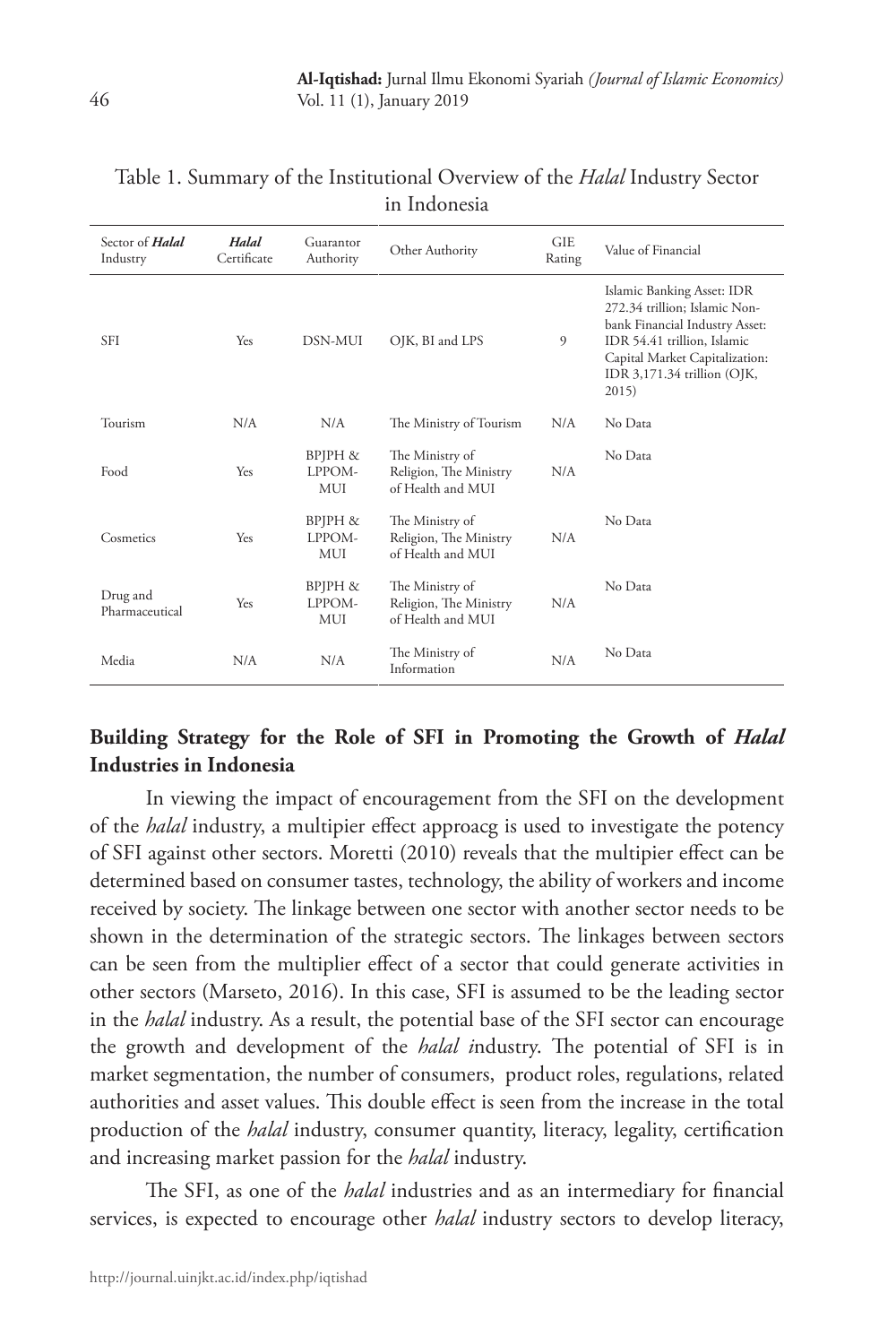market potential, investment, regulation and certification. In addition, SFI, through OJK and BI, has valid and comprehensive data sources to map the market of the islamic financial industry. It is expected that there will be more business actors that establish investment opportunities and encourage the supply of *halal* industries.

The role of SFI is also encouraged by the inclusion and financial literacy program. This is mentioned in the government policy, namely the 2015-2019 RPJMN and the MPSJKI by OJK and BI. It is expected that stakeholders impelement those policies to encourage literacy and education about halal certification and the optimization of halal industry literacy and the opening of new market opportunities.

SFI, as a leading sector of the *halal* industry, can provide *booster-effects* to other sectors. Moreover, SFI has comparative and competitive advantages, including in the international scale. It can be said that the SFI shows considerable growth rates, and considerable labor absorption. Also, SFI can mobilize linkages with othe *halal* industries and create high added values. The capability of SFI in providing multipier effects to othe *halal* industy sectors can be seen in the regular contributions to sectors such as education, health, disaster management, sports, cultural development, cosmetics, infrastructures, etc.

![](_page_12_Figure_4.jpeg)

Figure 4. Sector Quotiet Influence of SFI toward Halal Industry

The establishment of *halal* ecosystems in Indonesia can provide a great opportunity for producers and marketers to develop socio-economic motives. The *halal* ecosystem mechanism can help companies and financial service providers to establish partnerships, synergies, and strengthen the market potential in the *halal* industry in Indonesia. SFI seeks to support the *halal* industry through the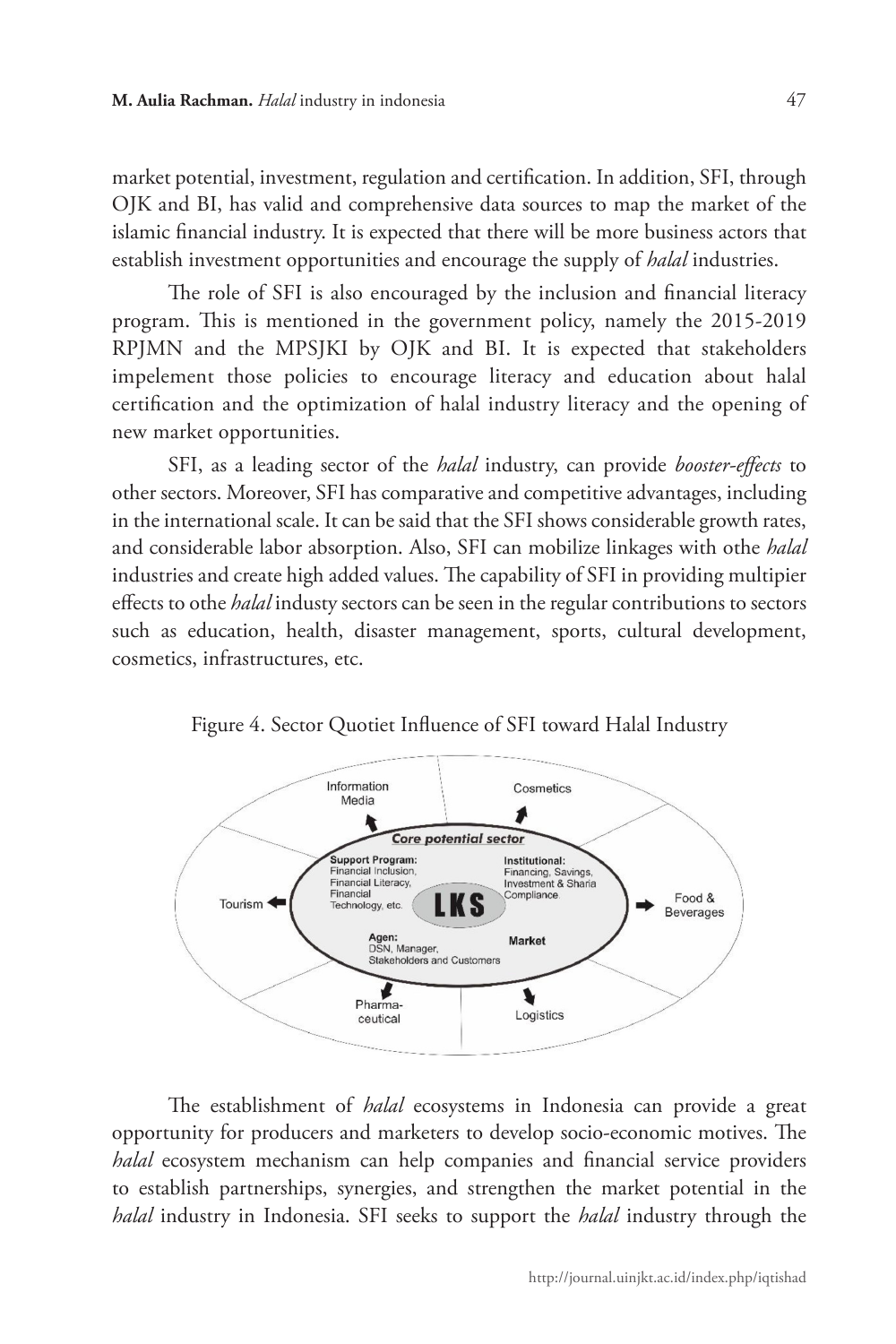mechanism of savings, financing, and capitals, especially in the micro industries. Meanwhile, the *halal* industry supports the performance of SFI in allocating assets and liquidity in order to increase market passion and competitiveness; and providing reciprocal linkages between *halal* industries to create security effects among them. The involvement of policymakers is in providing regulation, certification, and standardization of the *halal* industries. This is to support the industries and maintain the confidence of consumers and investors.

## *Role of the Customers Third Party Fund*

Third Party Funds (TPF), or known as public funds, are funds originated from the community as well as business entities and collected by financial institutions. The sources of third party funds are: demand deposits, savings, time deposits (Saputra et al, 2014). With regards to its function, TPF has a range of relationships for SFI to the wider community.

Efforts to optimize the of TPF on *halal* industry literacy become one of the effective strategies. This can be seen in the use of deposits that reflect the financial literacy of the community. According to Khairunnisa (2001), the motive of the people to place their funds in the SFI is because of the implementation of Islamic system, strong business supports (Jalaluddin, 1999) and religion (Gait and Worthington, 2009). These are important factors that influence the attitude towards islamic finance business firms. This means that TPF players have realized that knowledge and awareness of Islamic products become their basis in placing their funds in SFI. From the above perspective, the efforts to develop the literacy of *halal* industry can be beneficial, especially, to encourage the *halal* ecosystem and increase demands for *halal* industries.

## *Role of Financing*

SFI plays an important role in encouraging the development of the *halal* industry as the distributor of funds or financing providers. In this case, SFI can meet the funding needs of *halal* industries for its growth and development. SFI provides funding for business sectors that meet *sharia* principles by implementing contracts that have been regulated in DSN-MUI fatwas.

Financing agents play an active role in ensuring to provision of funds to productive sectors according to the *sharia* principles. In addition, financing agents can actually provide education and encouragement in an effort to increase the capacity of the *halal* industries and encourage them to obtain the *halal* guarantee certification for their products.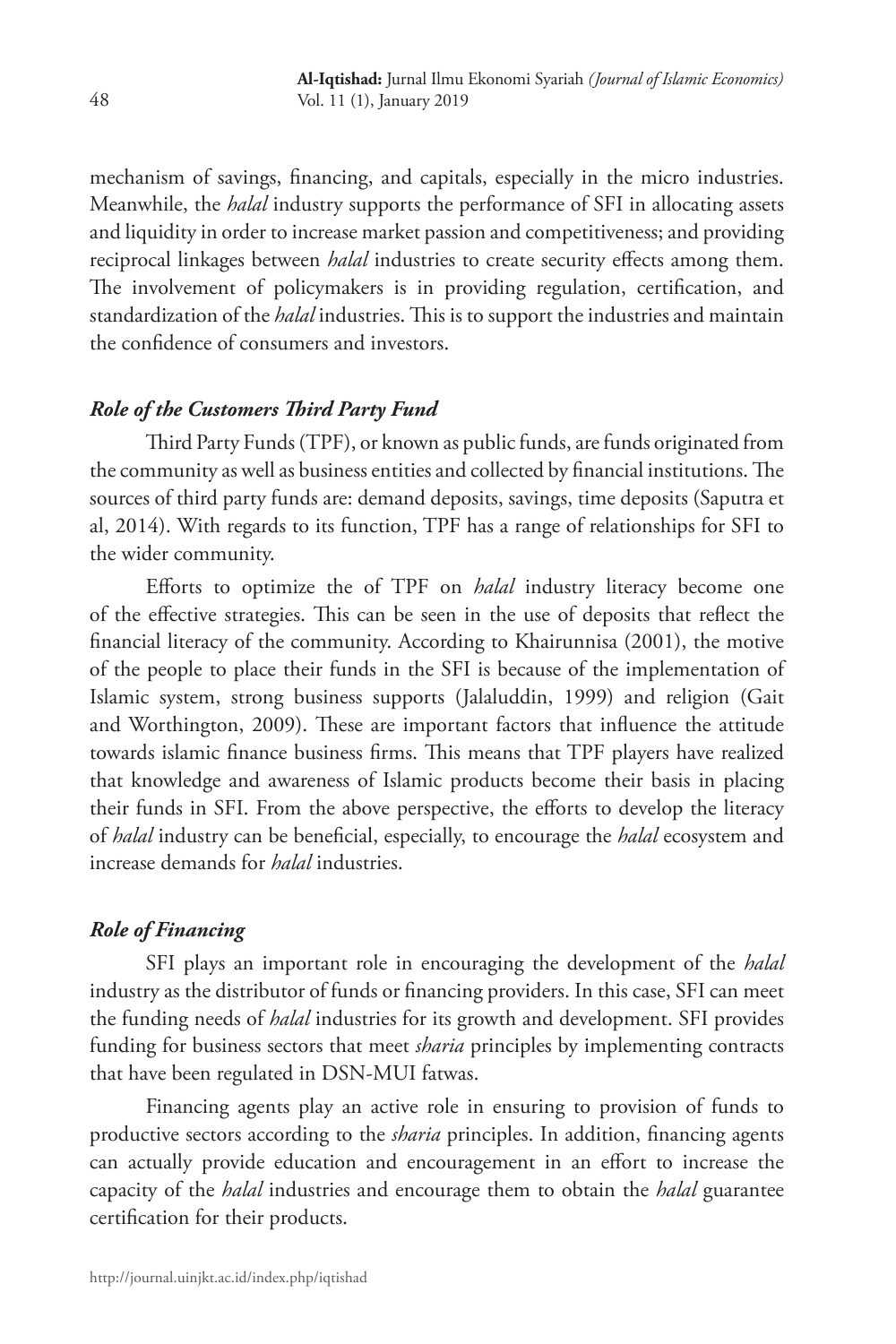## *Form of Synergy*

Partnerships and synergies contain a sense of cooperation, mutual trust and synergy between individuals and organizations to achieve common goals (Vasconcellos, M. and Vasconcellos, A.2009). Based on this, partnerships are related to the relationship between two or more stakeholders to combine different resources in carrying out a joint approach to achieve common goals (McQuaid, 2000; Lewis, 2000). In this context, the motive of the partnership is not formed by the idea of material benefits or coercion of registered partners, but by a common goal supported by trust between the actors (Vasconcellos, M. and Vasconcellos, A., 2009). Efforts to maximize the potential of the *halal* industry and *halal* ecosystems need synergy between institutions.

In this case, SFI alone cannot automatically encourage the potential of the *halal* industry. However, the synergy between institutions can encourage a more effective and efficient *halal* industry. Related actors include academics as researchers; the government as the regulator; relevant authorities such as BPJPH and MUI; and the community as consumers or investors. These actors can work together and synergize in facing the challenges of the *halal* industry in the future.

#### **Establishing a** *Halal* **Ecosystem**

Elements of the *halal* business ecosystem (adopting Hoover and Abell, 2009) include: 1) *essential elements*, namely in the form of skills, funding, cooperative systems and technical assistance; 2) *important elements* consist of business supports, connected markets, policies and *advocacy partnerships*; 3) *environmental elements* such as business values, attitudes and cultures, and cooperative education. Moore (1999) argues that an important aspects of ecosystems are actors (species), relationships between actors (networks), performance (health), dynamics (evolution) and strategies and behavior of actors (roles). After that, those elements are built into the concept of the *halal* ecosystem. The integration of *halal* industry actors in *halal* ecosystems in Indonesia involve the *halal* industry itself as a business actor; the government as the facilitator and the guarantor of *halal* entities; and infrastructure facilities. The integration, then, is resulted in networks among agents to strengthen the foundation of *halal* ecosystem in Indonesia. As a result, the performance of all units in the business ecosystem can be influenced by the performance of each entity.

This explanation illustrates that business ecosystem is complex adaptive systems. As Miller and Page stated, to analyze complex systems as a whole, the behavior of each component must first be understood (Miller & Page, 2007). The success in creating and maintaining a *halal* ecosystem represents a viavle, growing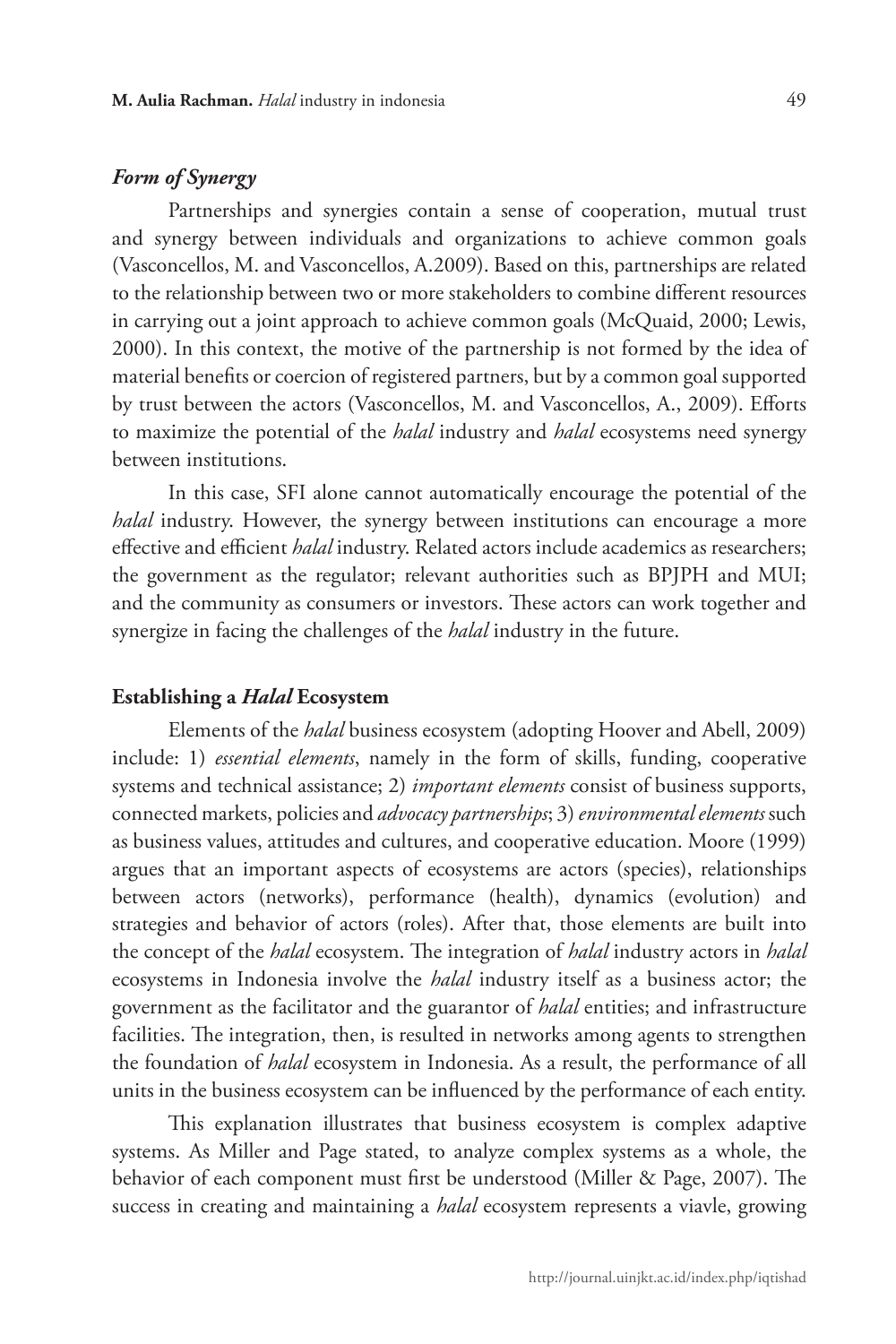and healthy business. Maintaining business ecosystem is, basically, realizing the management of an active *halal* industrial ecosystem, where the ecosystem is continuously monitored, including its health. Furthermore, ecosystems produce promising infrormation, with related strategies and decisions (Furthermore, ecosystems are formed towards promising information with related strategies and decisions). The health of an ecosystem is measured by productivity, endurance, and *niche* creation introduced by Iansity and Levien (2012). Thus, the impact of *halal*  ecosystem can create superior products and a structured market; and enable it to compete in the global market.

Another coverage in *halal* ecosystems is the *halal* literacy process. The concept of *halal* literacy is a form of understanding of public and related actors about the *halal* industry and its related indicators such as the ability to know, consume, manage, and analyze *halal* products. The concept of *halal* literacy is based on the definition of literacy that is related to the ability of reading, writing, and understanding. According to UNESCO (2006), literacy is a process of education and enhancing skills. The concept of literacy in *halal* industry also includes processes and efforts in achieving knowledge and understanding of the *halal* industry. The process of literacy can developed along with the development of the *halal* industry itself, especially through the SFI sector that has large numbers of consumers. According to Fatkhurrahman (2015), Waskito (2015) and Nasution (2017), the concept of *halal*  literacy can also increase the influence of public consumption on *halal* industrial products.

![](_page_15_Figure_3.jpeg)

Figure 5. Form of Halal Ecosystem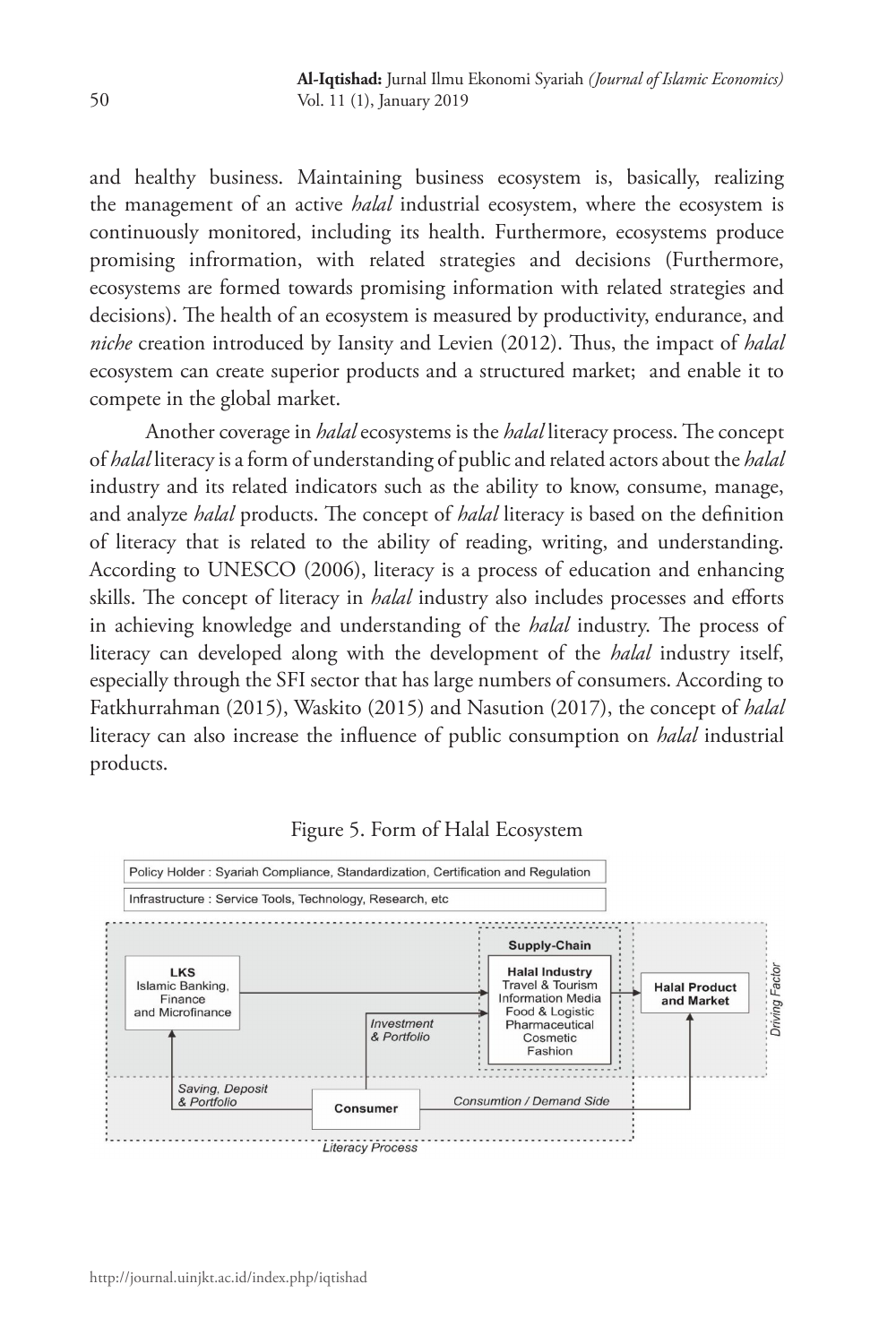### **Opportunities and Threats**

#### *Opportunities*

The potential of SFI in Indonesia as a global player is significant due to the large potential of muslim population, economic prospects, high investor interests, and natural resources (Alamsyah, 2012). These potential factors are expected to be explored as a driving factor for other *halal* industry sectors, especially in attracting investors or foreign consumers.

Indonesia, with a considerable amount of tourist destination places, only has 13 provinces as the potential destinations (Kemenpar,  $2015$ )<sup>11</sup>, or less than 50 percent of the total provinces in Indonesia. This means that there are still big opportunities in forming a new market for *halal* tourism. By focusing on *halal*  tourism, it is expected that this sector can attract local and foreign tourists, and encourage investments in the sector. OO (2012) states that the tourism sector is one of the suppliers of foreign exchange through the incoming foreign funds. This still becomes one of the focuses in the mobilization of Indonesian economy. The concept of *halal* tourism is expected to attract foreign tourists, especially those from the GCC countries who are predominantly muslims and have high GDP growth rates (Kemenpar, 2015).

From the market side, Indonesia is a predominantly muslim country with the largest consumption expenditure on food, with the transaction value of US USD 157.6 million. The Indonesian people have a high level of awareness of *halal* products. Public awareness in *halal* products increased by 72 percent in 2009 to 90 percent in 2010. According to research by MUI, *halal* certification can double the turnover (Afroniyati, 2014), Waskito (2015). The research of Pramintasari and Fatmawati (2017) shows that *halal* certification can increase buying interest. In this case, providing reliable guarantees can increase public trust in consuming *halal* products. In addition, Indonesia is expected to establish networks with other countries in supplying raw materials with *halal* certification. The potential cooperation between countries as outlined in MUI's *Approved Foreign Halal Certification Bodies* (LAFHCB) can be a driving force for the development of the *halal* industry in Indonesia. In addition, there is a need to expand the *halal*  certification, not only focus on food industries, but also other sectors such as pharmaceutical and tourism.

<sup>&</sup>lt;sup>11</sup> https://nasional.sindonews.com/read/994208/162/13-provinsi-siap-jadi-tujuan-wisatasyariah-1430102126 accessed on Friday, November 30, 2018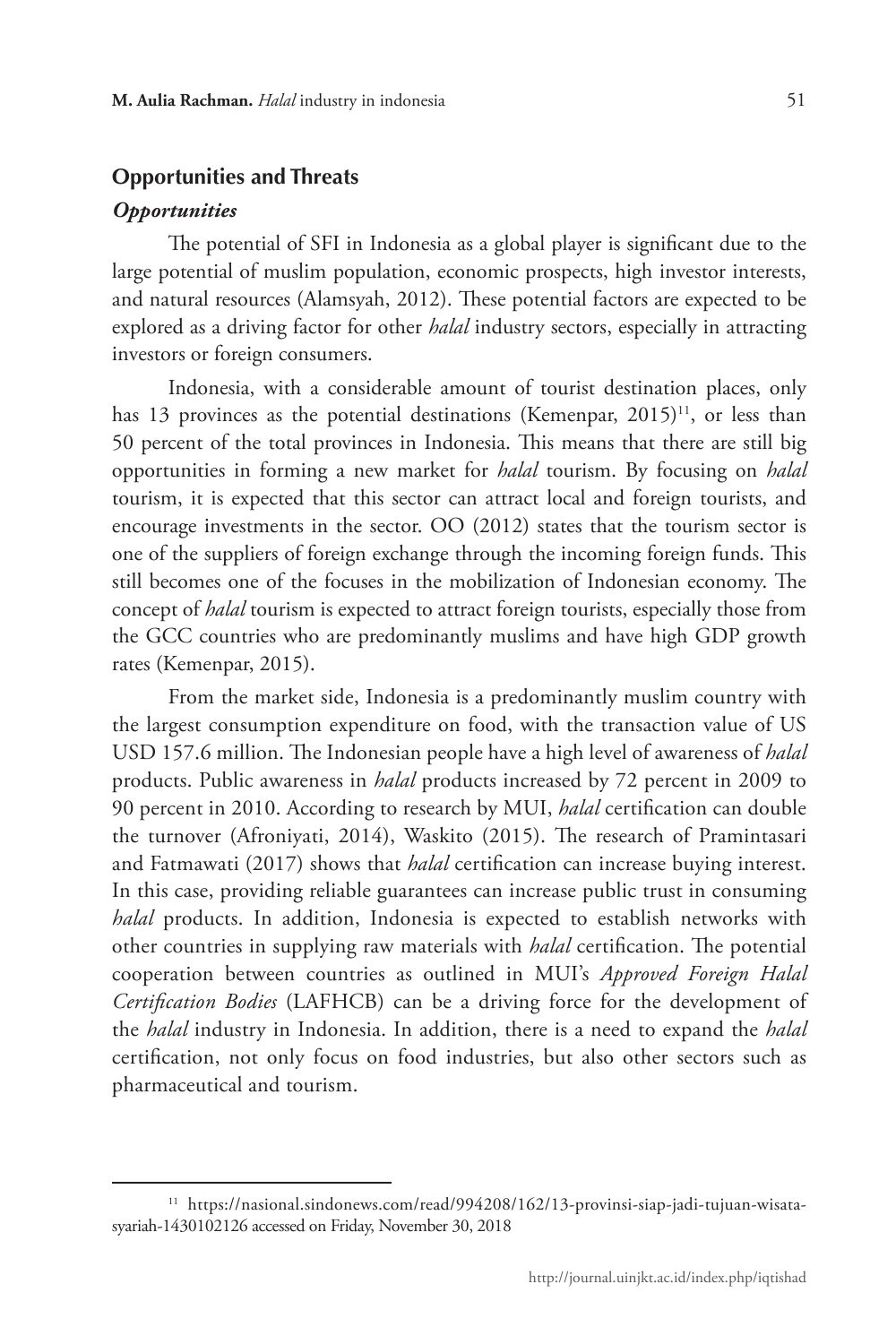## *Challenges*

*Halal* industry is now in demand by the people in the world, both muslims and non-muslims. *Halal* industry is one of the sectors expected to support the strength of the Indonesian economy. The worldwide demand for *halal* products is a challenge. The reason is, consumer preferences for consuming *halal* products are increasing and this is a great opportunity for various countries to maintain the competition in the global *halal* industry. One of the challenges to developing *halal* industry in Indonesia is the absence of a comprehensive regulatory framework in the *halal* industry fragmented and no clear mapping (Hasyim, 2011).

In terms of supply, several muslim countries still import raw materials from non-muslim countries Pandor (2011) and Hashim (2011). For example, instants noodles produced by the Indonesian companies have obtain *halal* certificate and have been imported to other countries. However, the raw material needed, such as wheat, is imported from Australia, Canada, United State of America, Russia, Ukraine, Kazakhstan, India, Pakistan, Brazil, and Argentina. Many products manufactured in Indonesia use wheat as the raw materials. In 2015, the noodle producers' needs for wheat reached 55 percent, while the bread and biscuits producers needs for wheat reached 22 percent and 18 percent respectively.

While the largest products with wheat raw materials are noodle producers which reached 55 percent, bread producers as much as 22 percent and 18 percent biscuits. Wheat flour needs in 2015 reached 5.7 million tons<sup>12</sup> and in 2017 it is estimated that wheat flour needs reach 8.79 million tons<sup>13</sup>, so that it is necessary to study supply chain products imported from other countries, especially for nonmuslim countries, or countries that are not registered in LAFHCB.

There has been an imbalance in demand for *halal* industrial products. Currently most of the *halal* products come from financial and food sectors (Thomson Reuther 2016). The food sector has a market percentage of 60 percent, while the information and tourism sector has only 2 percent of the market segmentation (Elasrag, 2017). Then, there been an imbalance between the conventional capitalization market and the *sharia* financial sectors. Although the growth of SFI in Indonesia is very large, but the ratio of islamic banking assets is relatively small at only 5 percent of the national banks (OJK, 2017). Therefore, it is expected that *halal* industry actors can have access to SFI financial services

<sup>12</sup> http://www.republika.co.id/berita/ekonomi/makro/15/04/05/nmbvyl-indonesia-jadi-salahsatu-pengimpor-gandum-terbesar-dunia accessed on Friday, November 30, 2018

<sup>13</sup> http://industri.kontan.co.id/news/impor-gandum-2017-diprediksi-tembus-879-juta-ton accessed on Friday, November 30, 2018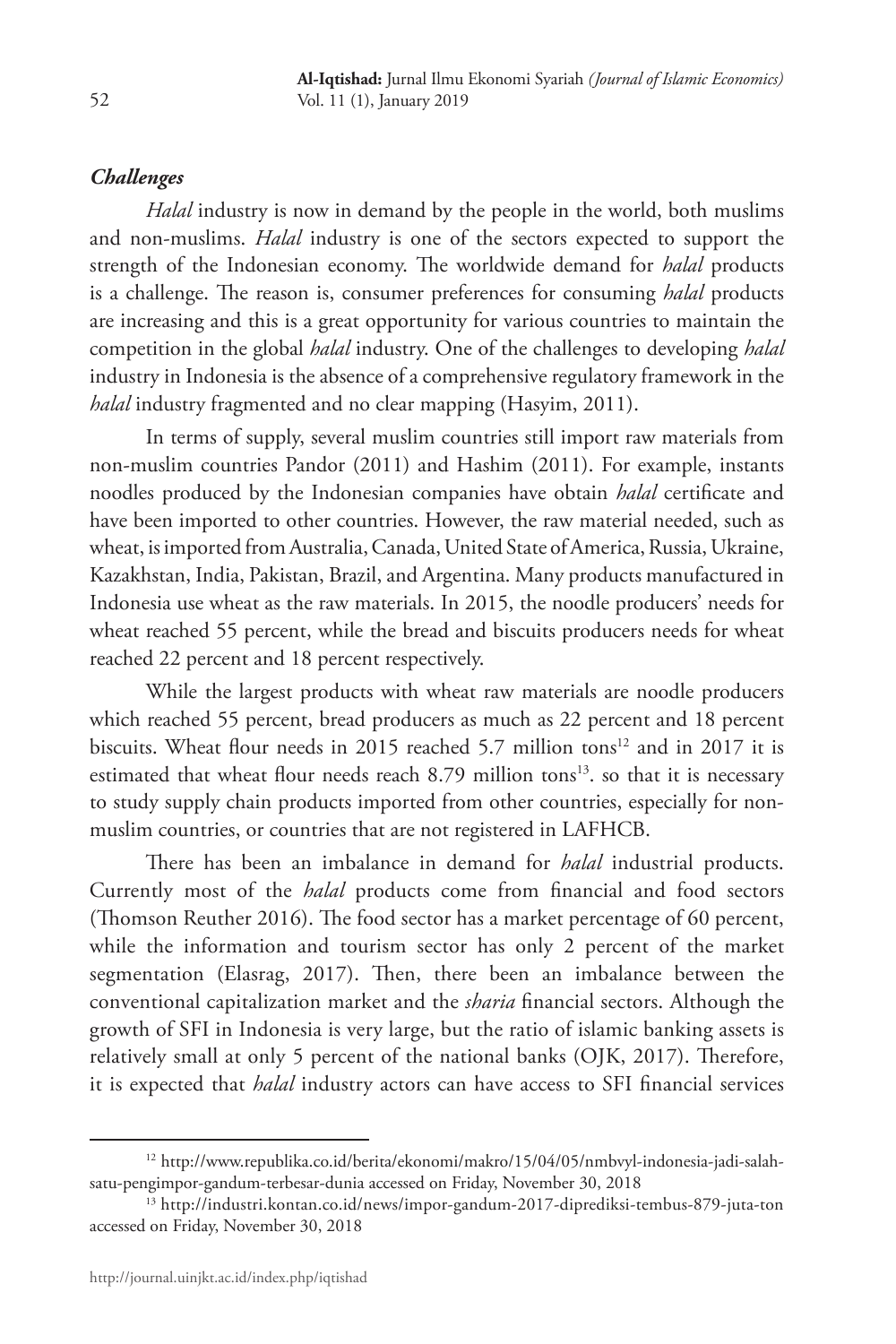to create causal effects for both the SFI and *halal* industries, as well as increasing the role of *halal* industry agents in an effort improve *halal* industry products and industrial competitiveness both domestically and globally.

In terms of the standardization and legality, not all *halal* products have obtained *halal* licenses from the authorized institutions. Currently, the certification provided by the certification agencies is limited to SFI, food, cosmetics, pharmaceutical industries. For the tourism and information media industries, on the other hand, there has been no institution available as *halal* certificate providers. This is a challenge for Indonesia to formulate the regulations so that all *halal* industry sectors have legal and accountable recognition institutions.

### **Conclusion**

There is still a space for adjustment in the integration between the SFI and *halal* industries as stated by Muhamed et al. (2014). Furthermore, there is a need to urge stakeholders from each industry sector to be able to work together in opening up available potentials. In relation to consumer factors and a large market share, SFI is expected to encourage the productivity of the *halal* industry and the community literacy regarding the *halal* industry, and encourage a more structured integrated *halal* ecosystem.

The business ecosystem concept, as a business innovation, plays roles in increasing the innovation and market competitiveness (Velu et al., 2015). The implementation of *halal* industry ecosystem, which integrates various agents, is one of the concrete steps in increasing the potential and literacy of the *halal* industry in Indonesia.

The huge potential of *halal* industry markets still needs to be developed and supported by related stakeholders. There have been still inequalities between the products, demand, market, institutional structures within the *halal* industries. Related to the *halal* guarantee, the *halal* certification is still focused on products such as food, medicines, cosmetics and SFI, while tourism and information media related products remain untouched. On the market side, SFI and food industries have dominated the *halal* industry and support the development of the *halal* industry. So, it is necessary to encourage the development of other sectors apart from those two. This can be done by providing specific guidelines regarding the development of the *halal* industry to become a reference for relevant agencies.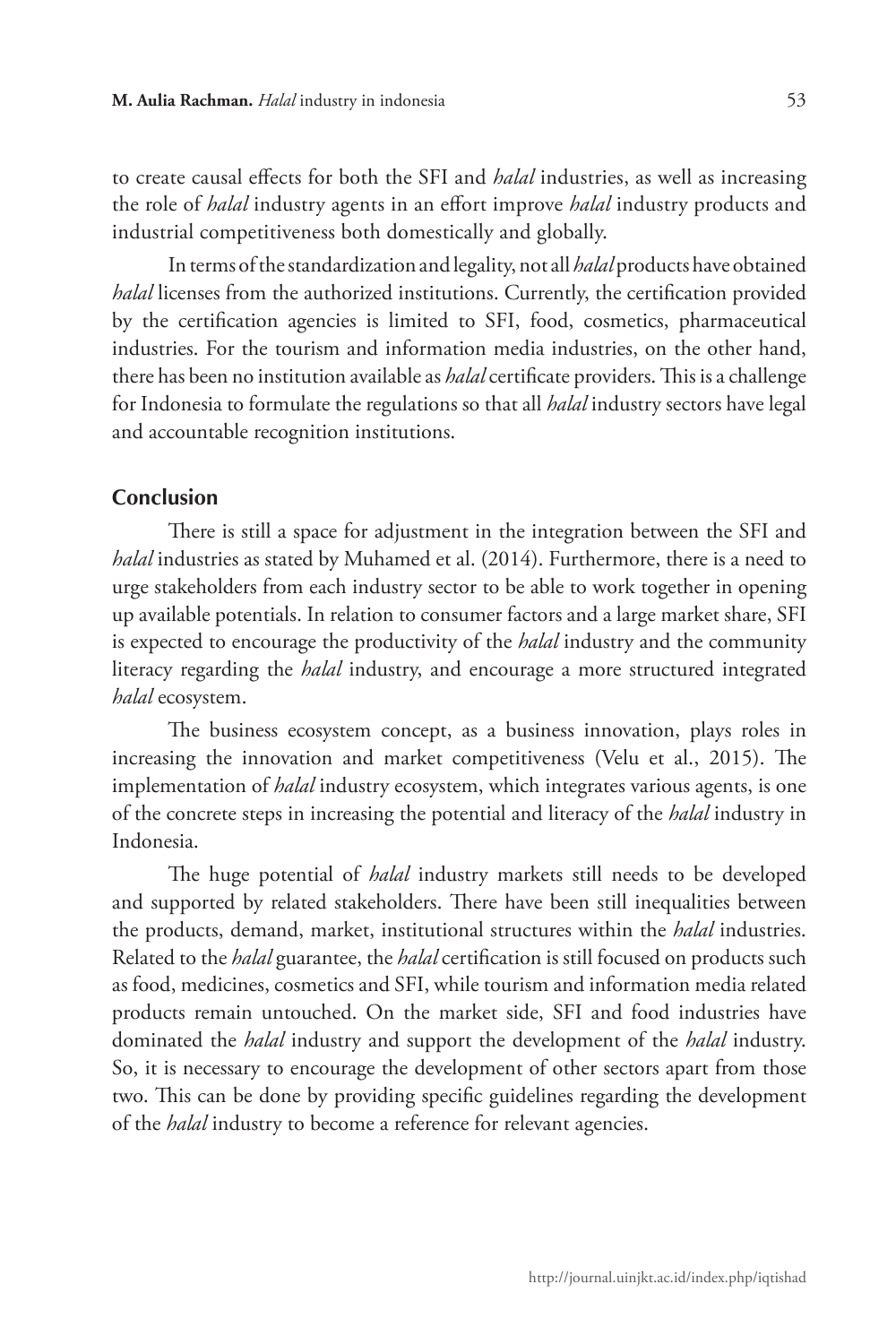## **References**

- Adner, Ron. & Rahul Kapoor. 2010. "Value Creation in Innovation Ecosystems: How the Structure of Technological Interdependence Affects Firm Performance in New Technology Generations." *Strategic Management Journal*  31(3): 306–333.
- Afroniyati, Lies. 2014. "Analisis Ekonomi Politik Sertifikasi *Halal* oleh Majelis Ulama Indonesia." *Jurnal Kebijakan dan Administrasi Publik* 18(1): 37-52.
- Alamsyah, H. 2012. "Perkembangan dan Prospek Perbankan Syariah di Indonesia: Tantangan dalam Menyokong MEA 2015." Presented at Ceramah Ilmiah Ikatan Ahli Ekonomi Islam (IAEI), 8<sup>th</sup> IAEI Anniversary, Bank Indonesia, April 13, 2012.
- Ali, Afzaal. Guo Xiaoling, Mehkar Sherwani & Adnan Ali. 2017. "Factors Affecting *Halal* Meat Purchase Intention: Evidence from International Muslim Students in China." *British Food Journal* 119(3): 527-541.
- Badan Pengawasan Obat dan Makanan. (n.d.). Statistik Produk yang Mendapat Persetujuan Izin Edar. Retrieved November 30, 2018. from https://www. pom.go.id/new/
- Baghbadorani, Milad Fathi & Amirpouyan Harandi. 2012. "A Conceptual Model for Business Ecosystem and Implications for Future Research." *IPEDR* 52(7): 82-86. Retreived from DOI: 10.7763/IPEDR. 2012. V52. 17.
- Battour, M., & Ismail, M. N. 2015. "*Halal* Tourism: Concepts, Practices, Challenges and Future." *Tourism Management Perspectives* 19(B): 150-154.
- Badan Pusat Statistik. 2017. *Statistik Politik Indonesia 2017*. Jakarta: Badan Pusat Statistik.
- DSN-MUI (n.d.) Sekilas tentang DSN MUI. Retrieved November 23, 2018. from https://dsnmui.or.id/kami/sekilas/
- Dusuki, Asyraf Wajdi. 2011. "Role of Islamic Finance in Supporting the *Halal*  Industry and its Services." *Proceeding at The First Gulf Conference on Halal Industry and its Services.*
- Fatkhurohman. 2015. "Pengaruh Pemahaman Label *Halal* dan Faktor Sosial terhadap Niat Pembelian Produk Kemasan Berlabel *Halal*: Studi pada Santri Mahasiswa Pondok Pesantren Al-Barokah." Bachelor Thesis. Universitas Negeri Yogyakarta, Indonesia. Retrieved from https://eprints.uny. ac.id/24694/
- Galateanu, Elena & Silvia Avasilcai, S. 2013. "Business Ecosystem "Reliability"." *Procedia - Social and Behavioral Sciences* 124(20 March): 312 – 321.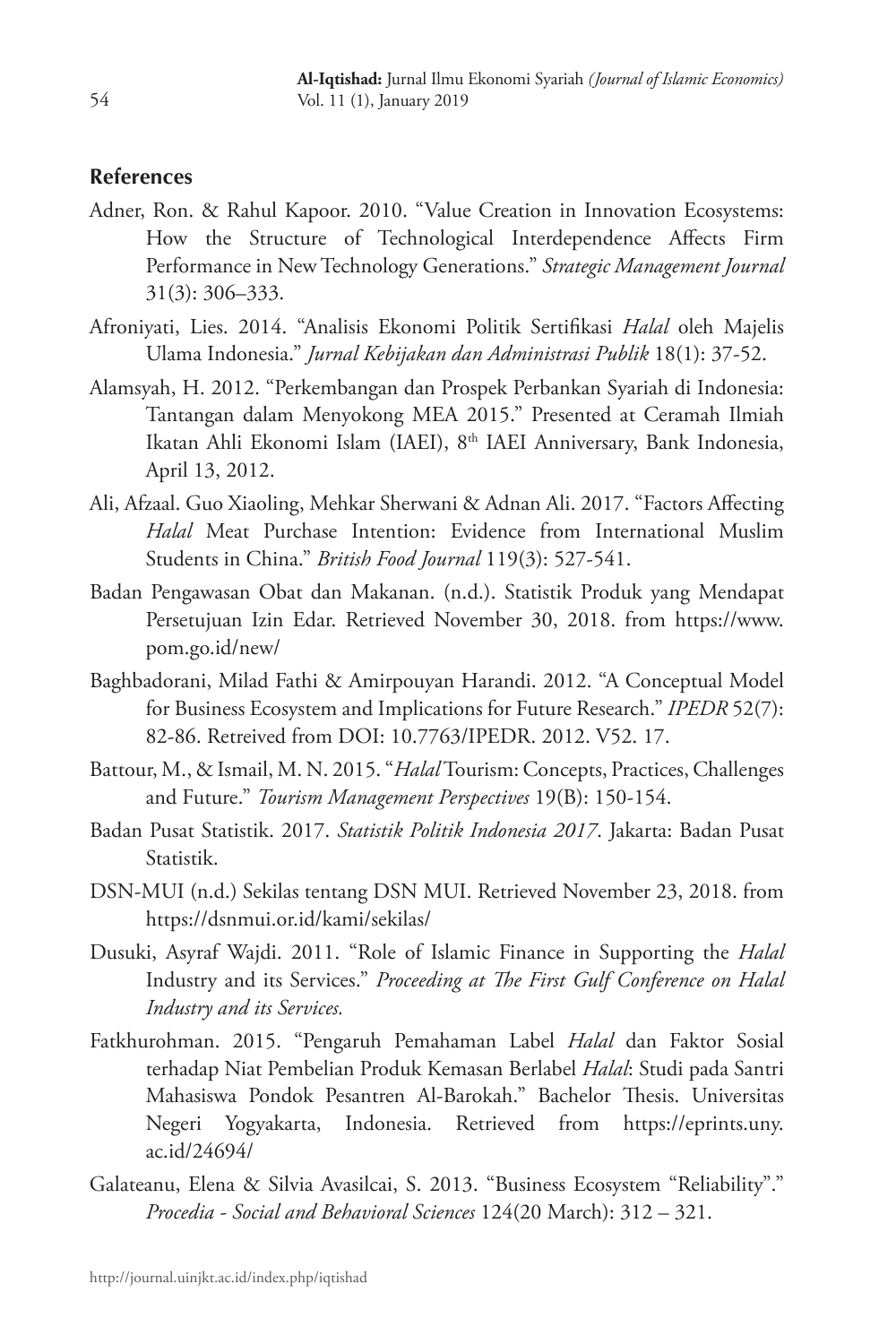- *Halal* Industry Development Corporation. 2013. Industry sectors. Retrieved from http://www.hdcglobal.com/publisher/bhi\_industry\_sectors.
- *Halal* Industry Development Corporation. 2016. *Future Directions of Halal in Malaysia: Opportunities for Trade and Investment.* HIDC: Malaysia.
- *Halal* MUI. (n.d.). *Pencarian Produk Halal: Obat-Obatan.* Retrieved November 30, 2018. from http://www.*halal*mui.org/mui14/index.php/main/ceklogin\_ *halal*/produk\_*halal*\_masuk/1#
- Hashim, Dzulkifly Mat. 2011. Chemical Status: Pharmaceutical Ingredients. *Proceeding at The First Gulf Conference on Halal Industry and its Services.*
- Iansiti, Marco & Roy Levien. 2012. *Keystones and Dominators: Framing Operating and Technology Strategy in a Business Ecosystem*. Working paper / Division of Research, Harvard Business School.
- IBEC-FEBUI (n.d.) *Industri Halal di Dunia serta Potensi dan Perkembangannya di Indonesia.* Retrieved November 16, 2018. from http://www.ibec-febui.com/ industri-*halal*-di-dunia-serta-potensi-dan-perkembangannya-di-indonesia/
- Ibrahim, Slamet. 2017. "Kesiapan Industri Farmasi dan Implementasi UU JPH pada Produk Farmasi." Presented at Pertemuan Ilmiah Tahunan (PIT) Ikatan Apoteker Indonesia. September 6-7, 2017.
- Industri-Bisnis. (October 06, 2016). Industri Farmasi dan Obat Tolak Masuk dalam Daftar Produk Wajib *Halal*. Retrieved November 30, 2018. from https:// industri.bisnis.com/read/20161006/12/589937/industri-farmasi-dan-obattolak-masuk-dalam-daftar-produk-wajib-*halal.*
- Irfan, I. S., M. Daud Awang & Suhaimi Ab. Rahman. 2013. "The Concept of *Halal* Economy: An Initiative to Integrate the *Halal* Products Industry and Islamic Banking and Finance" Presented at the 5th Islamic Economy System Conference, Kuala Lumpur, Malaysia, 2013.
- Kementrian Pariwisata. 2015. *Laporan akhir kajian pengembangan wisata syariah*. Jakarta: Asisten Deputi Penelitian dan Pengembangan Kebijakan Kepariwisataan Deputi Bidang Pengembangan Kelembagaan Kepariwisataan, Kementerian Pariwisata. Indonesia.
- Khairunnisa. 2001. "Preferensi Masyarakat Terhadap Bank Syariah (Studi Kasus Bank Muammalat Indonesia dan Bank BNI Syariah)." Unpublished Thesis. Universitas Gadjah Mada, Yogyakarta, Indonesia.
- Kontan. (February 27, 2017). *Impor Gandum 2017 Diprediksi Tembus 8,79 Juta Ton.* Retrieved November 30, 2018 from https://industri.kontan.co.id/news/ impor-gandum-2017-diprediksi-tembus-879-juta-ton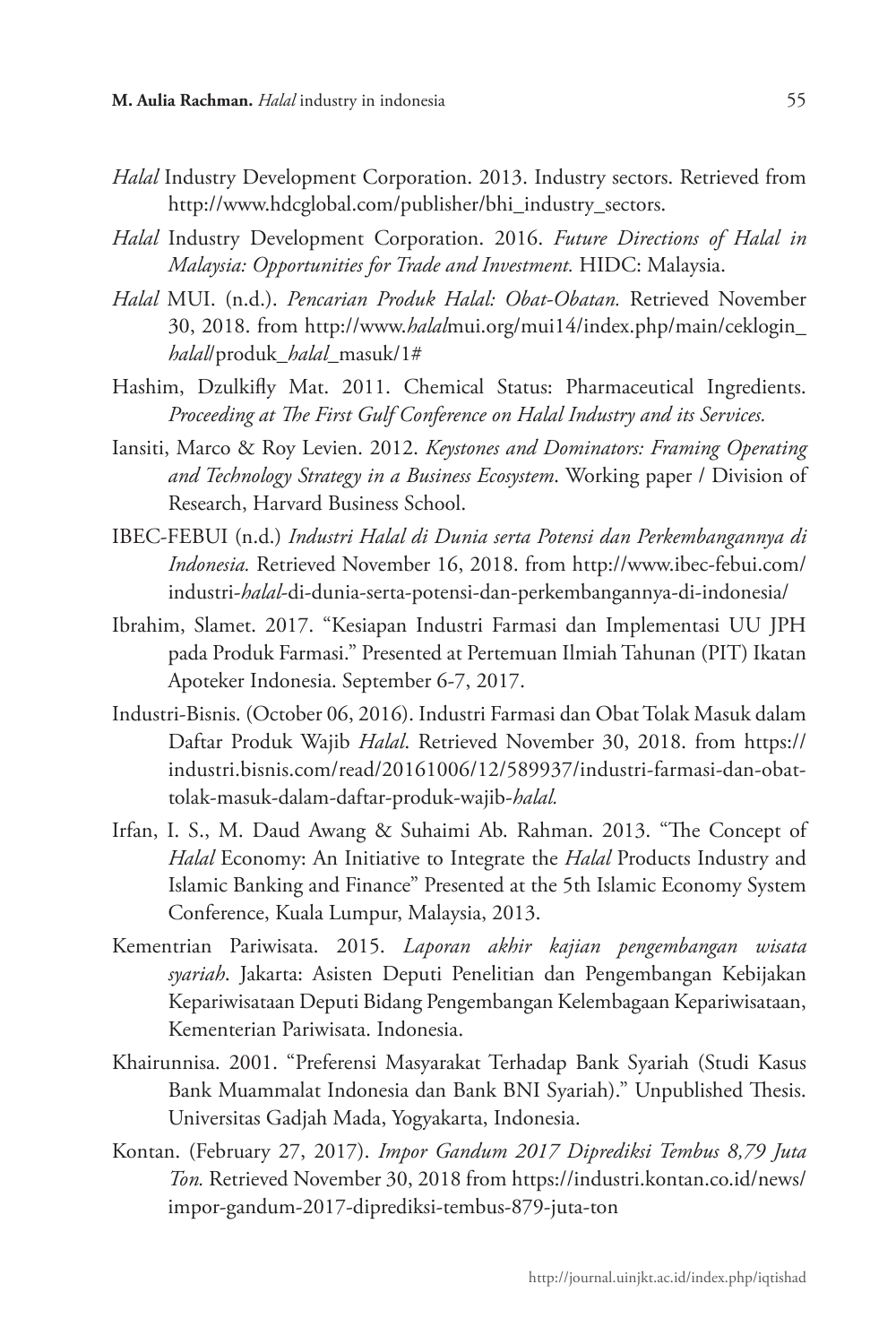- Laldin, Muhammad Akram. 2006. *Islamic Law: An Introduction.* Kuala Lumpur: International Islamic University Malaysia.
- Lewis, D. 2000. Building 'Active' Partnership in Aid-Recipient Countries: Lessons from a Rural Development Project in Bangladesh, in Osborne, S. P. (org.). *Public-Private Partnerships: Theory and Practice in International Perspective.* London: Routledge.
- Marseto. 2016. *Model Pemetaan Potensi Sektor Ekonomi di Kabupaten Madiun.*  Surabaya: Digital Repository UPN Veteran Jawa Timur.
- Ministry of Awqaf and Islamic Affairs. 2006. *Mausu'ah al-Fiqhiyah*. Kuwait: Ministry of Awqaf and Islamic Affairs.
- McQuaid, Ronald W. 2000. The Theory of Partnership: Why Have Partnerships? In *Public-Private Partnerships: Theory and Practice in International Perspective,* ed. Stephen P. Osborne. London: Routledge.
- MIFC. 2015. *Halal Ecosystem: Prospects for Global Growth.* Malaysia: Malaysia International Islamic Financial Centre.
- Mohsin, Asad, Noriah Ramli, Bader Abdulaziz Alkhulayfi. 2016. "*Halal* Tourism: Emerging Opportunities." *Tourism Management Perspectives* 19: 137–143.
- Moore, James F., 1993. "Predators and Prey: A New Ecology of Competition." *Harvard Business Review,* 71: 75–75.
- Moore, James F. 1999. *The Death of Competition: Leadership and Strategy in the Age of Business Ecosystems. Harper Business*. Hoboken N.J: Wiley.
- Muhamed, Nurul A., Natasha Ramli, Sumaiyah Aziz & Nor Yaakub. 2014. "Integrating Islamic Financing and *Halal* Industry: A Survey on Current Practices of the Selected Malaysian Authority Bodies." *Asian Social Science* 10(17): 120-126.
- Nasution, N. A. 2017. "Analisis Pengaruh Pemahaman Label *Halal* dan Faktor Sosial terhadap Niat Beli Produk Makanan dalam Kemasan Berlabel *Halal*: Studi pada Santri Pondok Pesantren Krapyak." Bachelor Thesis, Universitas Muhammadiyah Yogyakarta, Indonesia. Retrieved from http://digilib.uinsuka.ac.id/24934/
- Nisha, Nabila & Mehree Iqbal. 2017. "*Halal* Ecosystem: Prospect for Growth in Bangladesh." *International Journal of Business and Society* 18: 205-222.
- Otoritas Jasa Keuangan. 2015. *Roadmap Pasar Modal Syariah 2015-2019*. Jakarta: Direktorat Pasar Modal Syariah Otoritas Jasa Keuangan.
- Otoritas Jasa Keuangan. 2017. *Statistik Perbankan Indonesia – Desember 2017.* Jakarta: Otoritas Jasa Keuangan.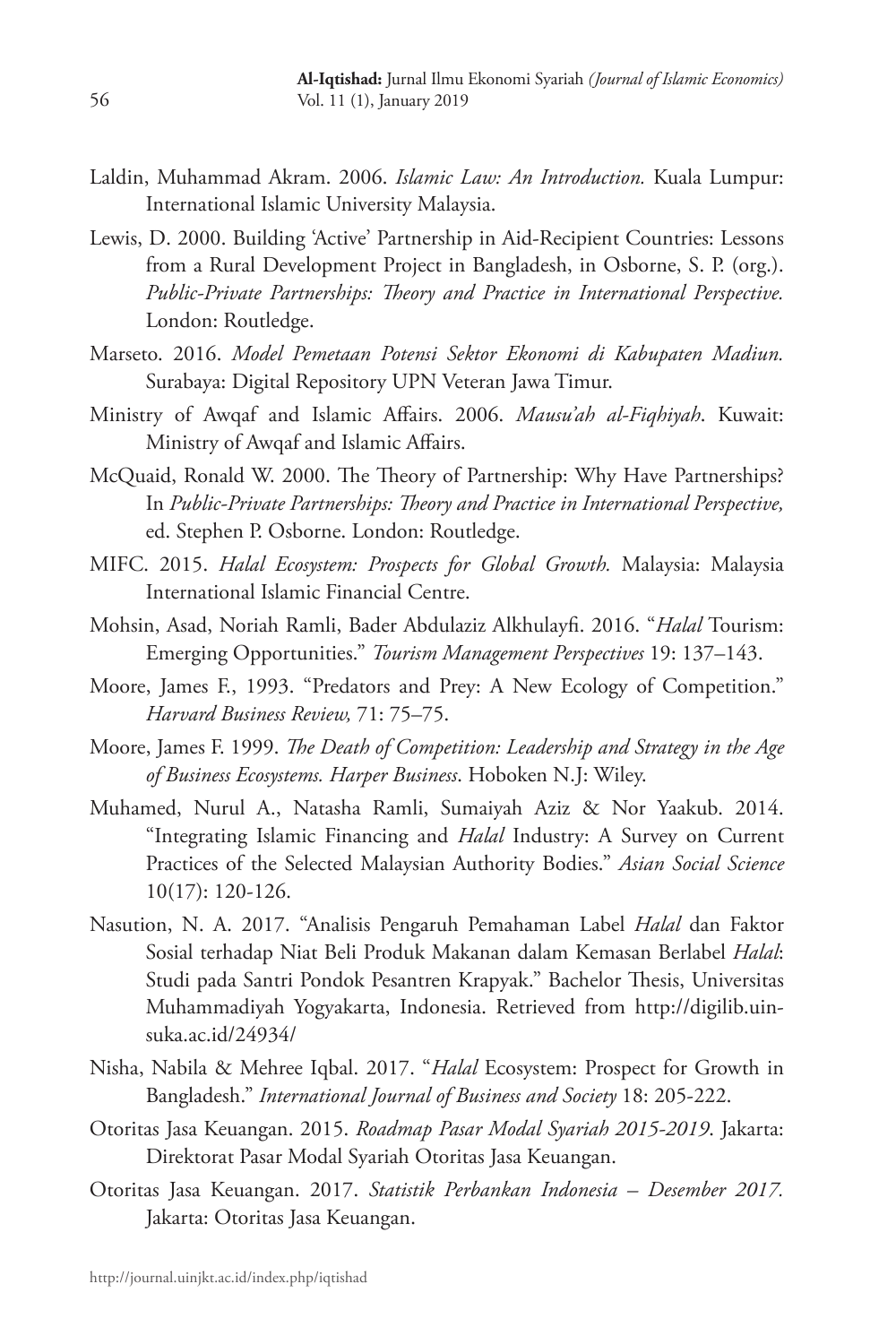- Otoritas Jasa Keuangan. (n.d.). *Pasar Modal Syariah*. Retrieved November 23, 2018. from https://www. ojk.go.id/id/kanal/pasar-modal/Pages/Syariah.aspx
- Otoritas Jasa Keuangan. (n.d.). *Sejarah Perbankan Syariah*. Retrieved November 23, 2018. from https:// www.ojk.go.id/id/kanal/syariah/tentang-syariah/Pages/ Sejarah-Perbankan- Syariah.aspx
- Pandor, Yusuf. 2011. Global Challenges in *Halal* Supply Chains. *Proceeding of The First Gulf Conference on Halal Industry and its Services*
- Peltoniemi, M., 2006. "Preliminary Theoretical Framework for the Study of Business Ecosystems." *Emergence: Complexity and Organization* 8(1): 10–19.
- Pramintasari, T. R & I. Fatmawati. 2017. "Pengaruh Keyakinan Religius, Peran Sertifikasi *Halal*, Paparan Informasi dan Alasan Kesehatan terhadap Kesadaran Masyarakat pada Produk Makanan *Halal*." *Jurnal Manajemen Bisnis* 8(1): 1-33.
- Rahim, Norafni Farlina, Zurina Shafi'i. 2016. The Nexus of Islamic Finance and *Halal* Industry: Bridging A Gap in *Halal* Economy. Proceeding in *4th International Forum of Sfax on Islamic Financial Engineering: Shariah Complinace, Profitability and Development Requirement,* 27-28 April, Sfax Tunisia.
- Republika (April 5, 2015) Indonesia Jadi Salah Satu Pengimpor Gandum Terbesar Dunia. Retrieved November 30, 2018 from https://www.republika. co.id/ berita/ekonomi/makro/15/04/05/nmbvyl-indonesia-jadi-salah-satupengimpor-gandum-terbesar-dunia
- Saputra, I. Putu Eka, Wayan Cipta, & Ni Nyoman Yulianthini. 2014. Pengaruh Dana Pihak Ketiga (DPK), Penyaluran Kredit, dan Kredit Bermasalah terhadap Profitabilitas pada Lembaga Perkreditan Desa (LPD) Kecamatan Karangasem, *e-Journal Bisma, Universitas Pendidikan Ganesha Jurusan Manajemen, 2.*
- Sindo (April 27, 2015) 13 Provinsi Siap Jadi Tujuan Wisata Syariah. Retrieved November 30, 2018. from https://nasional.sindonews.com/ read/994208/162/13-provinsi-siap-jadi-tujuan-wisata-syariah-1430102126
- Sucipto (April 15, 2009) Label *Halal* dan Daya Saing Waralaba. Retrieved November 19, 2018. from https://prasetya.ub.ac.id/berita/Label-*Halal*-dan- Daya-Saing-Waralaba-3132-id.html
- Thomson Reuters. 2016. *State of the Global Islamic Economy Report 2015/16.* New York: Thomson Reuters.
- Thomson Reuters. 2017. *State of The Global Islamic Economy Report 2016/17.* New York: Thomson Reuters.